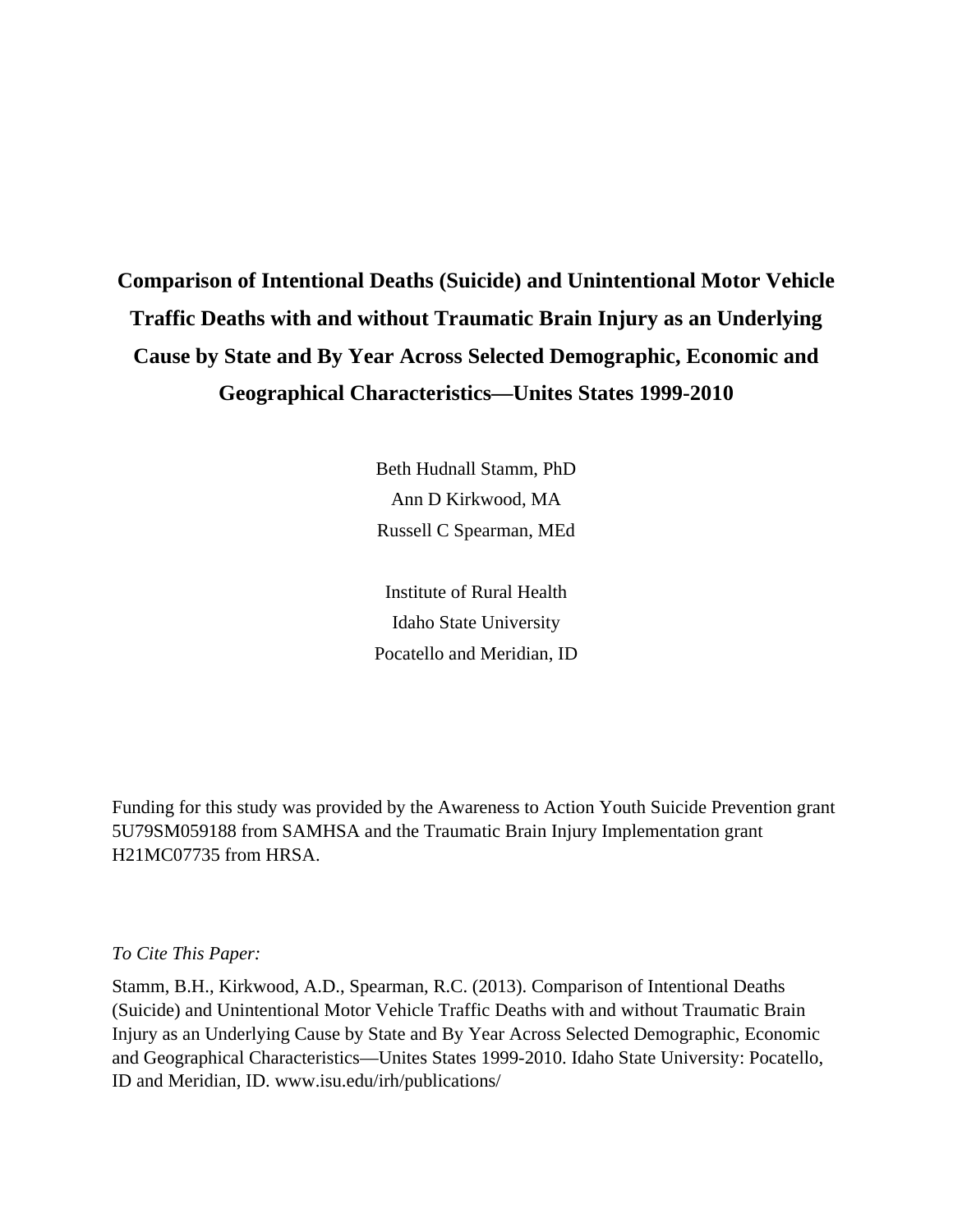## **TABLE OF CONTENTS**

| A Qualitative Discussion on Establishing and the Accuracy of Recording Underlying |  |
|-----------------------------------------------------------------------------------|--|
|                                                                                   |  |
|                                                                                   |  |
|                                                                                   |  |
|                                                                                   |  |
|                                                                                   |  |
|                                                                                   |  |
|                                                                                   |  |
|                                                                                   |  |
| State by State Comparisons of Rates and Ranks of Suicide and MVT Deaths 24        |  |
|                                                                                   |  |
|                                                                                   |  |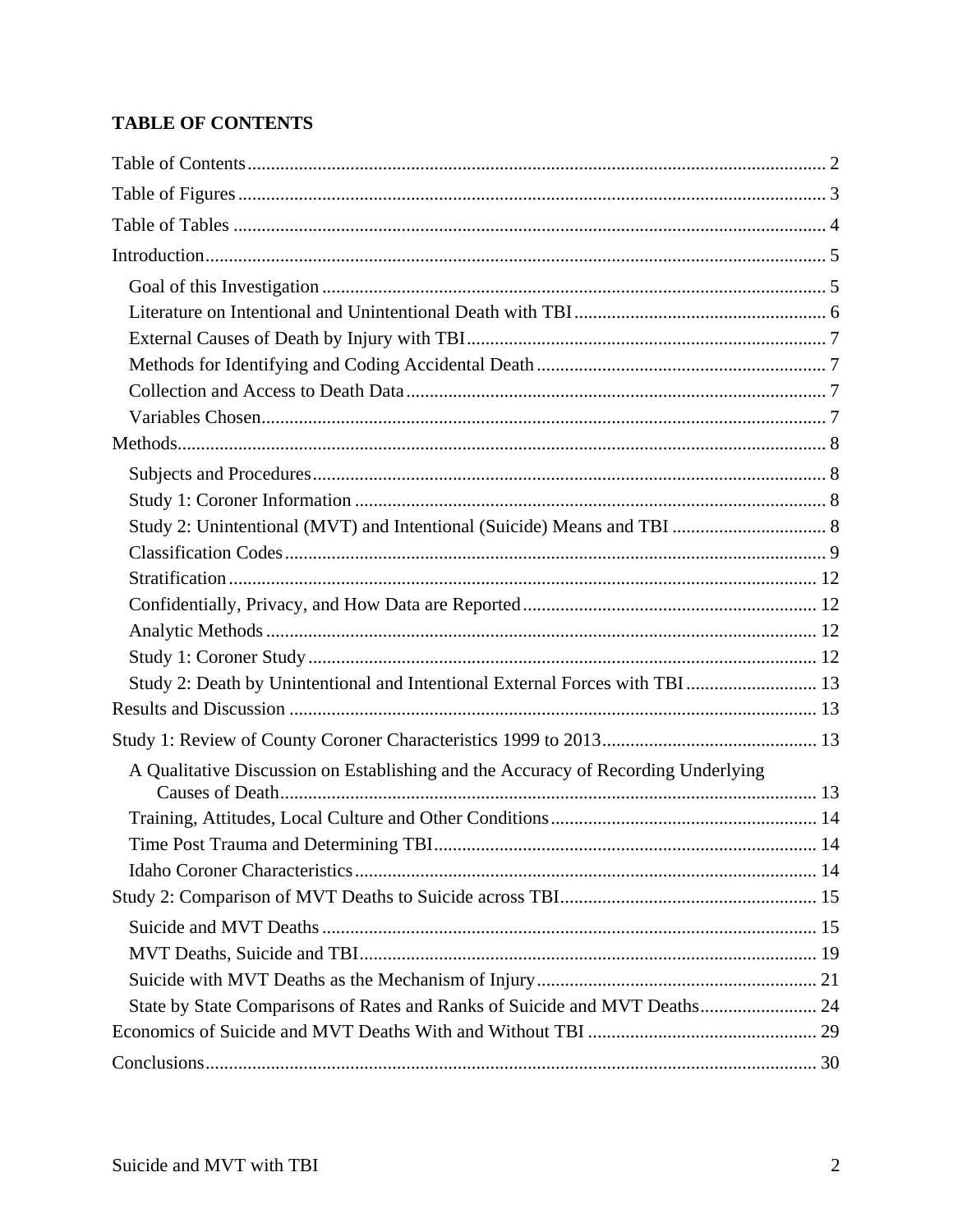### **TABLE OF FIGURES**

| Figure 4: Proportion of Deaths across Suicide and MVT Accidental Deaths  19               |    |
|-------------------------------------------------------------------------------------------|----|
|                                                                                           |    |
|                                                                                           |    |
| Figure 7: Number of Idaho Counties by Percent of MVT Deaths that Include TBI              |    |
|                                                                                           |    |
| Figure 9: Crude Rate per 100,000 for Suicide by MVT, Ranked by Rate per 100,000 people 23 |    |
| Figure 10: Categorical Organization of States into Low, Medium and High Suicide by MVT    | 24 |
|                                                                                           |    |
|                                                                                           |    |
|                                                                                           |    |
|                                                                                           |    |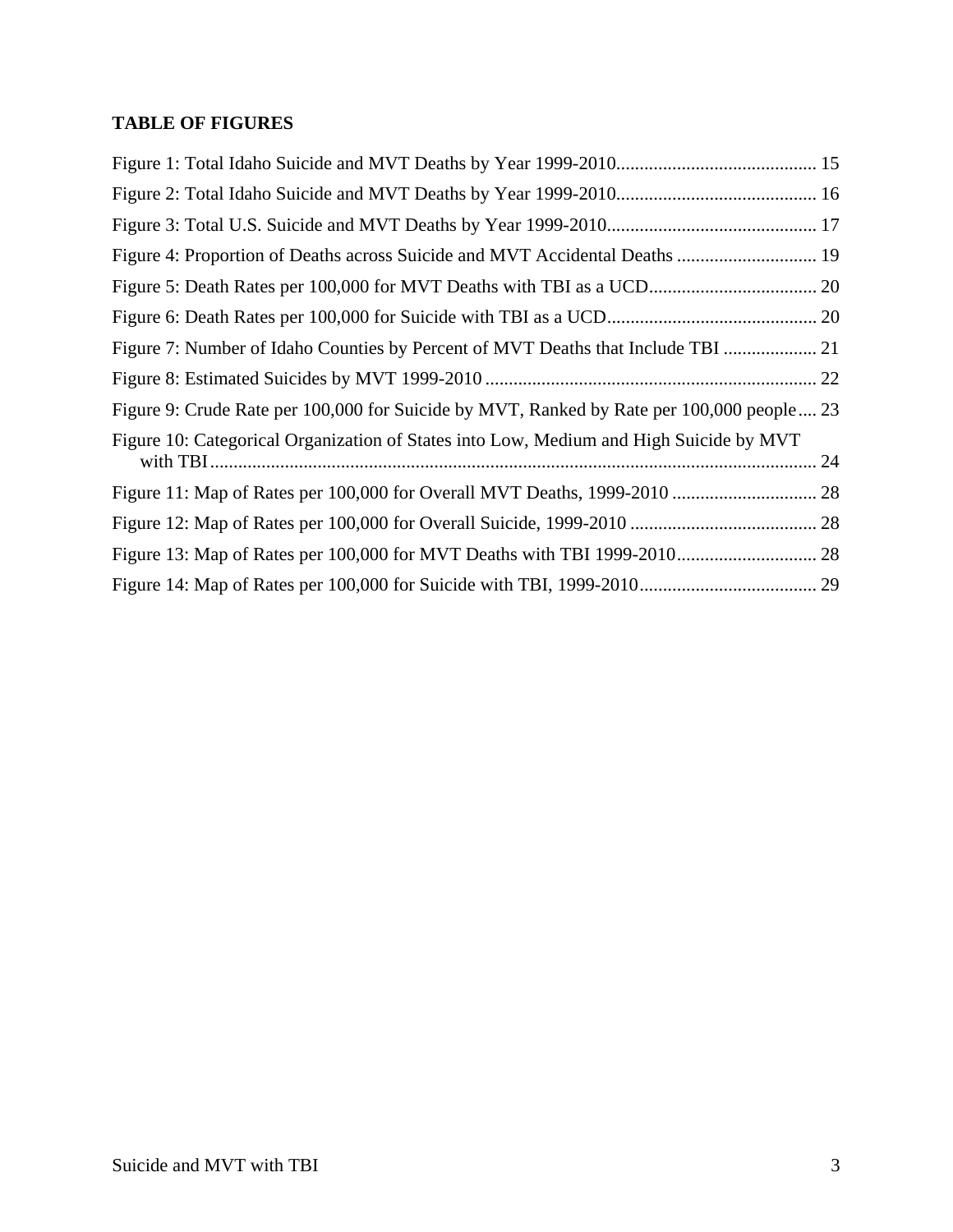### **TABLE OF TABLES**

| Table 7: Sex of Idaho County Coroners 2003 and 2013 with Percent Change  14            |  |
|----------------------------------------------------------------------------------------|--|
|                                                                                        |  |
|                                                                                        |  |
|                                                                                        |  |
|                                                                                        |  |
| Table 12: Rank per 100,000 State by State Comparison of Suicide and MVT Deaths with    |  |
| Table 13: Mean Rank across Injury Intent with and without TBI across States 26         |  |
| Table 14: Percent of U.S. Death by Suicide and by MVT that include TBI as UCD, 1999 to |  |
| Table 15: Costs of U.S. Death by Suicide and MVT Deaths with Estimated Total Costs of  |  |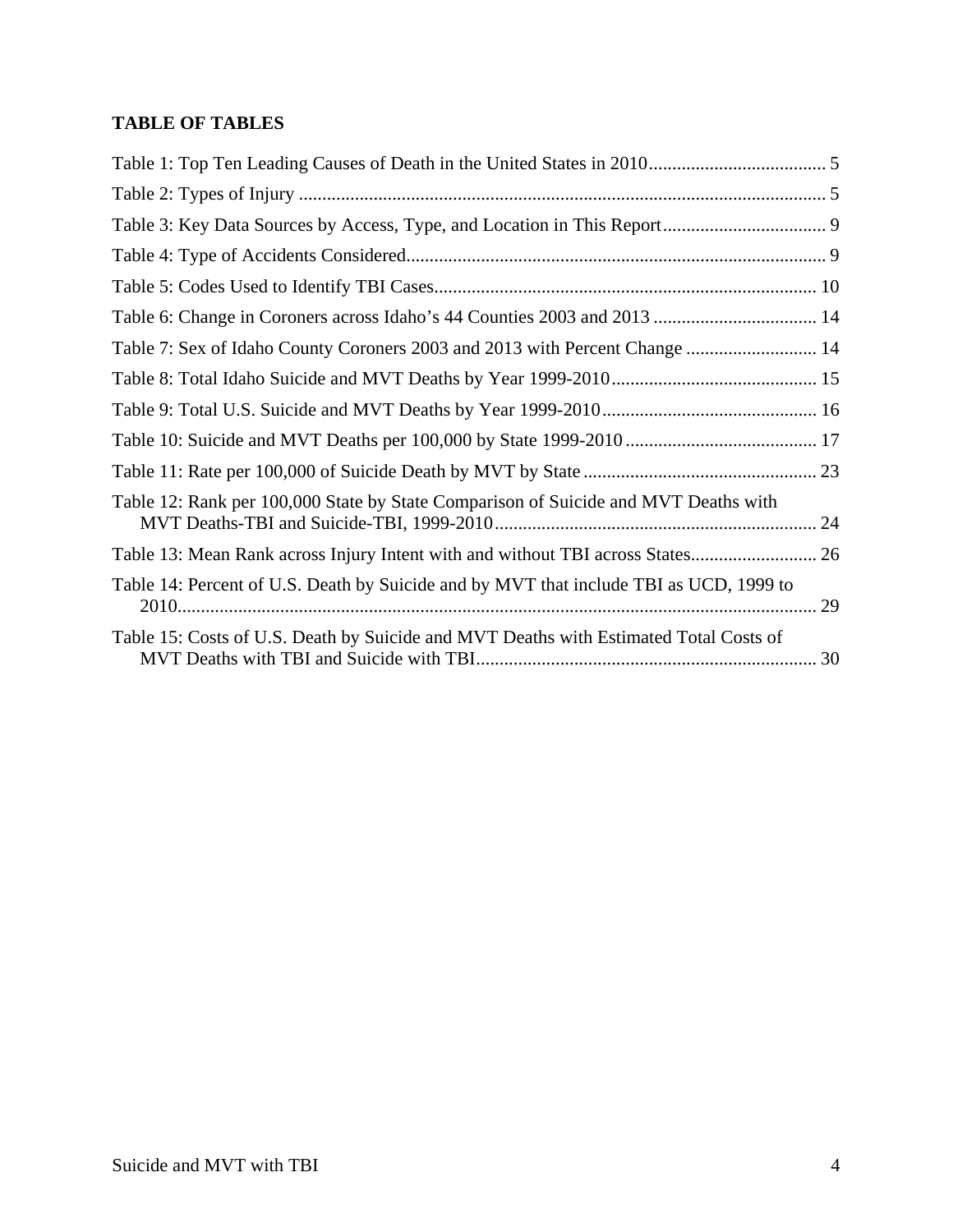#### **INTRODUCTION**

Injuries are a leading cause of death for all age groups. Injury intent parses into (a) unintentional and (b) intentional injuries. In 2010 across all ages, unintentional injuries (accidents) were the  $5<sup>th</sup>$ leading cause of death and intentional injuries (suicide) were the  $10<sup>th</sup>$  leading cause of death, as shown in Table 1. Fatal unintentional injuries include multiple types but Motor Vehicle Traffic (MVT) deaths are the most common.

Both unintentional and intentional injuries theoretically should have high rates of traumatic brain injury (TBI), yet there is very little literature to support this. Additionally, some MVT deaths are assumed to be suicides but there is no clear indication as to how many. There are known effects of the economy on suicide and some research indicates that there are links between MVT deaths and the economy, although the results are mixed and most studies are over 15 years old. Injury should also vary by state and by level of urbanism.

|  |  | Table 1: Top Ten Leading Causes of Death in the United States in 2010 |  |  |
|--|--|-----------------------------------------------------------------------|--|--|
|--|--|-----------------------------------------------------------------------|--|--|

| <b>Cause</b>                                   |
|------------------------------------------------|
| #1 Diseases of heart                           |
| #2 Malignant neoplasms                         |
| #3 Chronic lower respiratory diseases          |
| #4 Cerebrovascular diseases                    |
| #5 Accidents (unintentional injuries)          |
| #6 Alzheimer's disease                         |
| #7 Diabetes mellitus                           |
| #8 Influenza and pneumonia                     |
| #9 Nephritis, nephrotic syndrome and nephrosis |
| #10 Intentional self-harm (suicide)            |

#### **Table 2: Types of Injury**

| Type of Injury Outcome | <b>Injury Intent</b> | <b>Mechanism</b>      |
|------------------------|----------------------|-----------------------|
| Death                  | Unintentional        | Motor Vehicle Traffic |
|                        | Intentional          | Suicide               |

#### **Goal of this Investigation**

In this study we increase our understanding of the complex nature of injury-related death when traumatic brain injury (TBI) is present.

The original plan for the research was to address injury-related death only when the intent was unintentional and the mechanism was Motor Vehicle Traffic (MVT). As the research plans unfolded, we realized we had a unique opportunity to incorporate known research on another type of injury, that is intentional injury with self-harm. This decision was made because recent research conducted by the authors in Idaho uses many of the same variables of interest. Building on that research expanded the scope of this research without additional cost. In addition, including two injury underlying causes of death (UCDs) with TBI affords the opportunity for comparison as the number of deaths and the rate of TBI are similar across both types of injuryrelated death.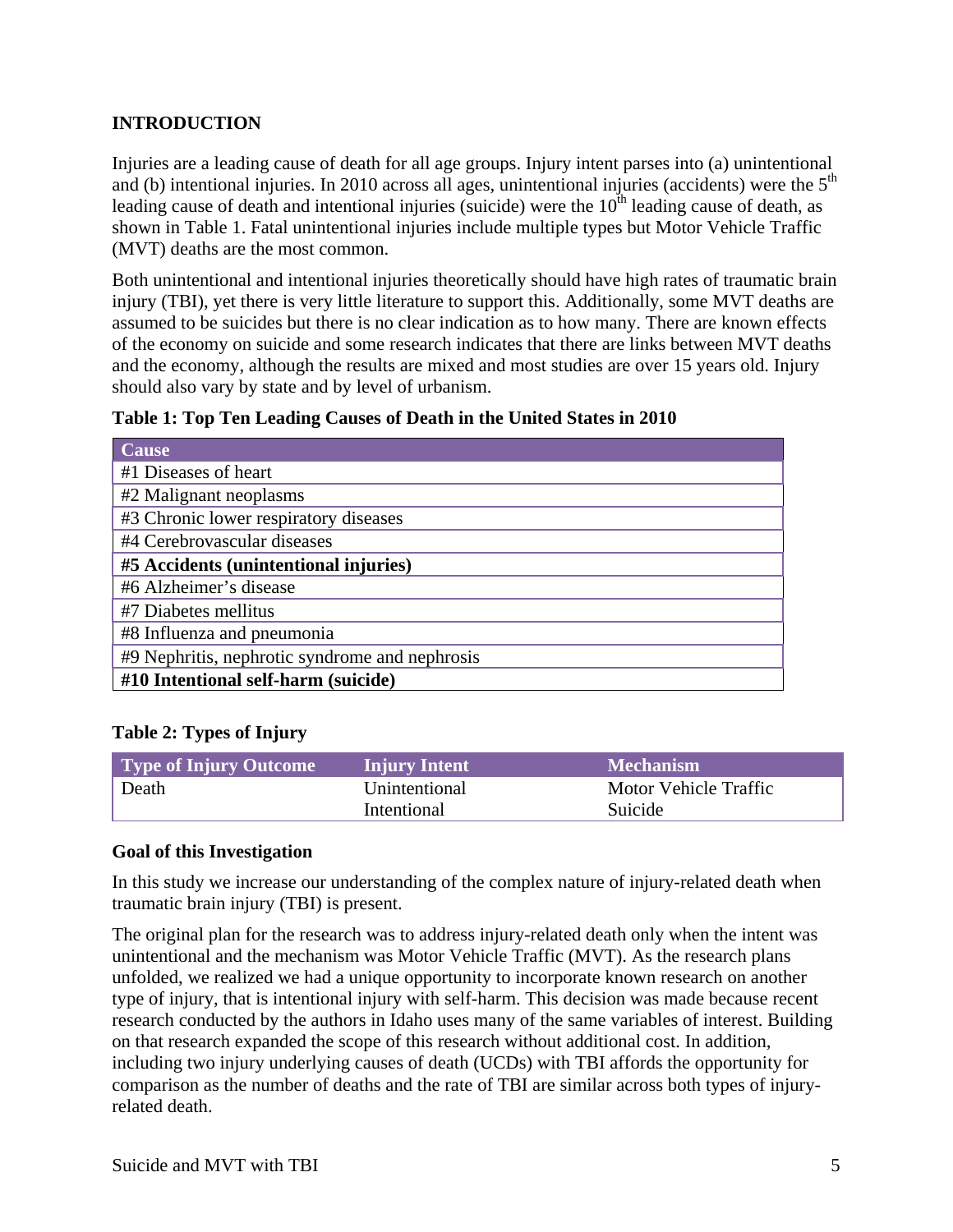Given the complexity of TBI and of suicide we have chosen a multimethod, structural approach using measures of a variety of potentially related constructs to answer the following question of interest: **What is the nature of the relationship between MVT deaths and TBI across time, geography, economics, and intent of injury?** 

#### **Literature on Intentional and Unintentional Death with TBI**

One study identified similarities across violent deaths (homicide, suicide, MVT deaths) in 1982.<sup>1</sup> Most of the economic information available on suicide and MVT deaths is mixed. Two studies found no relationship between economy and MVT deaths or suicide.<sup>2,3</sup> Regardless it seems that knowledge of economic factors does not improve models of MVT deaths.<sup>4</sup>

A drop in motor vehicle accidents occurred during the recession of the early 1980s. At that time Wagenaar<sup>5</sup> conducted research to examine the relationship between the economy and MVT accidents. He hypothesized that higher rates of unemployment would lead to less motor vehicle traffic which would in turn to a reduction in frequency of traffic crashes. As expected, he found an inverse relationship between the rate of unemployment and involvement in motor vehicle crashes. As unemployment rose there were fewer motor vehicle crashes. The specific measure of economic conditions used in the current study is the rate of unemployment. Two types of effects of the unemployment rate on crash involvement were hypothesized. First, high rates of unemployment would lead to less motor vehicle travel, which would in turn cause a reduction in frequency of traffic crashes. The chain of events was that economic uncertainty and reduced disposable income associated with high unemployment rates may cause a reduction in discretionary driving. Reduced exposure to the risk of involvement in traffic crashes is likely to reduce the aggregate number of crashes. The second hypothesized effect of unemployment on crash involvement is not mediated by vehicle miles traveled. The argument is as follows. High rates of unemployment lead to higher levels of mental stress in the population. Increased stress associated with job loss or feared job loss during a recession might cause more aggressive

(http://www.sciencedirect.com/science/article/pii/000145759190065D)

 $\overline{a}$ 

<sup>&</sup>lt;sup>1</sup> Paul C. Holinger, Elaine H. Klemen, Violent deaths in the United States, 1900–1975: Relationships between suicide, homicide and accidental deaths, Social Science & Medicine, Volume 16, Issue 22, 1982, Pages 1929-1938, ISSN 0277-9536, 10.1016/0277-9536(82)90392-6.

<sup>(</sup>http://www.sciencedirect.com/science/article/pii/0277953682903926)

 $2$  Donald W. Reinfurt, J. Richard Stewart, Nancy L. Weaver, The economy as a factor in motor vehicle fatalities, suicides, and homicides, Accident Analysis & Prevention, Volume 23, Issue 5, October 1991, Pages 453-462, ISSN 0001-4575, 10.1016/0001-4575(91)90065-D.

<sup>(</sup>http://www.sciencedirect.com/science/article/pii/000145759190065D)

<sup>&</sup>lt;sup>3</sup> Hans C. Joksch, The relation between motor vehicle accident deaths and economic activity, Accident Analysis & Prevention, Volume 16, Issue 3, June 1984, Pages 207-210, ISSN 0001-4575, 10.1016/0001-4575(84)90014-9. http://www.sciencedirect.com/science/article/pii/0001457584900149)

<sup>4</sup> Donald W. Reinfurt, J. Richard Stewart, Nancy L. Weaver, The economy as a factor in motor vehicle fatalities, suicides, and homicides, Accident Analysis & Prevention, Volume 23, Issue 5, October 1991, Pages 453-462, ISSN 0001-4575, 10.1016/0001-4575(91)90065-D.

<sup>&</sup>lt;sup>5</sup> Wagenaar, A. C. (1984). Effects of Macroeconomic Conditions on the Incidence of Motor Vehicle Accidents. Accident Annals & Prevention, 16. 191-205.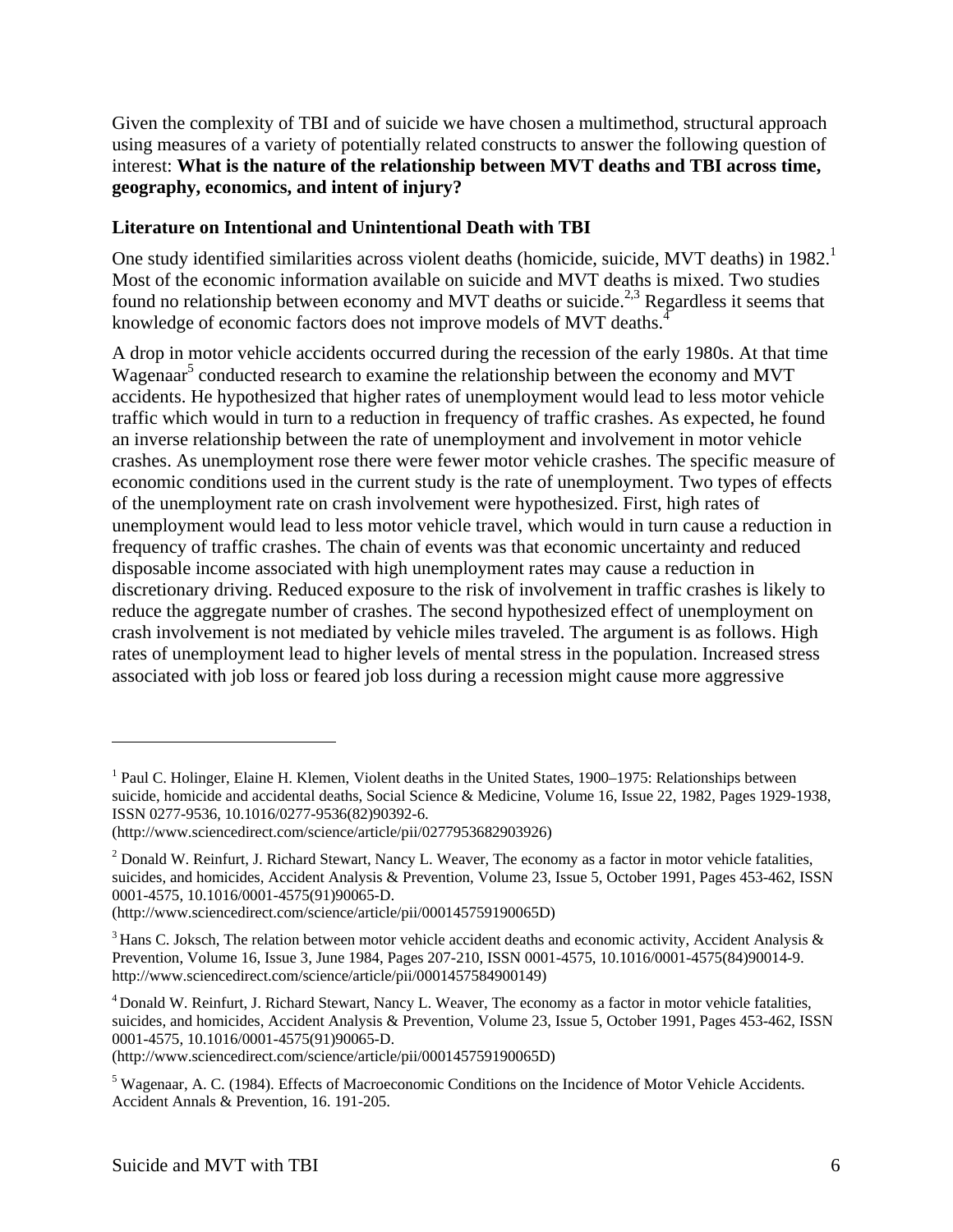driving patterns (i.e. higher threshold of acceptable risk). Unemployment, more common among young males, reduces their driving and reduces the accident rates.<sup>6</sup>

There is very little information about MVT deaths as a mechanism of suicide. A 2003 Australian study interviewed people with a history of suicidal behaviors and ideation. Of those who reported planning a suicide, 14.8% (19.1% of males) had planned to have a motor vehicle "accident" as the method. Nineteen (of 61) had previously attempted via MV collision.<sup>7</sup>

#### **External Causes of Death by Injury with TBI**

An **external cause of death<sup>8</sup>** is defined as a death due to accidents and violence including environmental events, circumstances and conditions as the cause of injury, poisoning, and other adverse effects. The broad categories of death include (a) accidents, (b) suicides, (c) medical misadventures or abnormal reactions, (d) homicide, (e) legal intervention and (f) injury from war operations.

#### **Methods for Identifying and Coding Accidental Death**

The cases included in this study were external causes of death (suicide and MVT deaths) with TBI as a contributing factor. The stratification of accidental death is unintentional and intentional. MVT deaths are the largest group with TBI occurring as part of the contributing factors of death. The TBI codes apply for deaths at the time of the event and deaths as a sequela of the TBI. The codes included for TBI are the ones recommended by the CDC.<sup>9</sup>

#### **Collection and Access to Death Data**

Making judgments about underlying cause of death is precipitous. For example, suicide is considered an external cause of death although some may argue that the internal factor of depression is the key factor. The death data in general are variable across time. Additionally, many of the data are suppressed due to small numbers or other potential issues with confidentiality and privacy. $10$ 

#### **Variables Chosen**

 $\overline{a}$ 

Detailed information about MVT deaths with TBI is sparse in general and even more so in low population states like Idaho. There are very real and appropriate concerns about deductive

<sup>&</sup>lt;sup>6</sup> G. William Mercer, Influences on passenger vehicle casualty accident frequency and severity: Unemployment, driver gender, driver age, drinking driving and restraint device use, Accident Analysis & Prevention, Volume 19, Issue 3, June 1987, Pages 231-236, ISSN 0001-4575, 10.1016/0001-4575(87)90007-8. (http://www.sciencedirect.com/science/article/pii/0001457587900078)

<sup>&</sup>lt;sup>7</sup> Routley, Staines, Brennan, Haworth, Ozanne-Smith. 2003. Suicide and natural deaths in road traffic—Review. August, Report #216, Monash University Accident Research Center, Melbourne Australia.

<sup>&</sup>lt;sup>8</sup> World Health Organization International Disease Code-10

<sup>&</sup>lt;sup>9</sup> CDC MMWR May 6, 2011 Surveillance for Traumatic Brain Injury-Related Deaths —United States, 1997-2007 Surveillance Summaries vol 60 #5

<sup>&</sup>lt;sup>10</sup> Kavi Bhalla, James E Harrison, Saeid Shahraz, Lois A Fingerhut & on behalf of the Global Burden of Disease Injury Expert Group, Availability and quality of cause-of-death data for estimating the global burden of injuries, Bulletin of the World Health Organization, http://www.who.int/bulletin/volumes/88/11/09-068809-ab/en/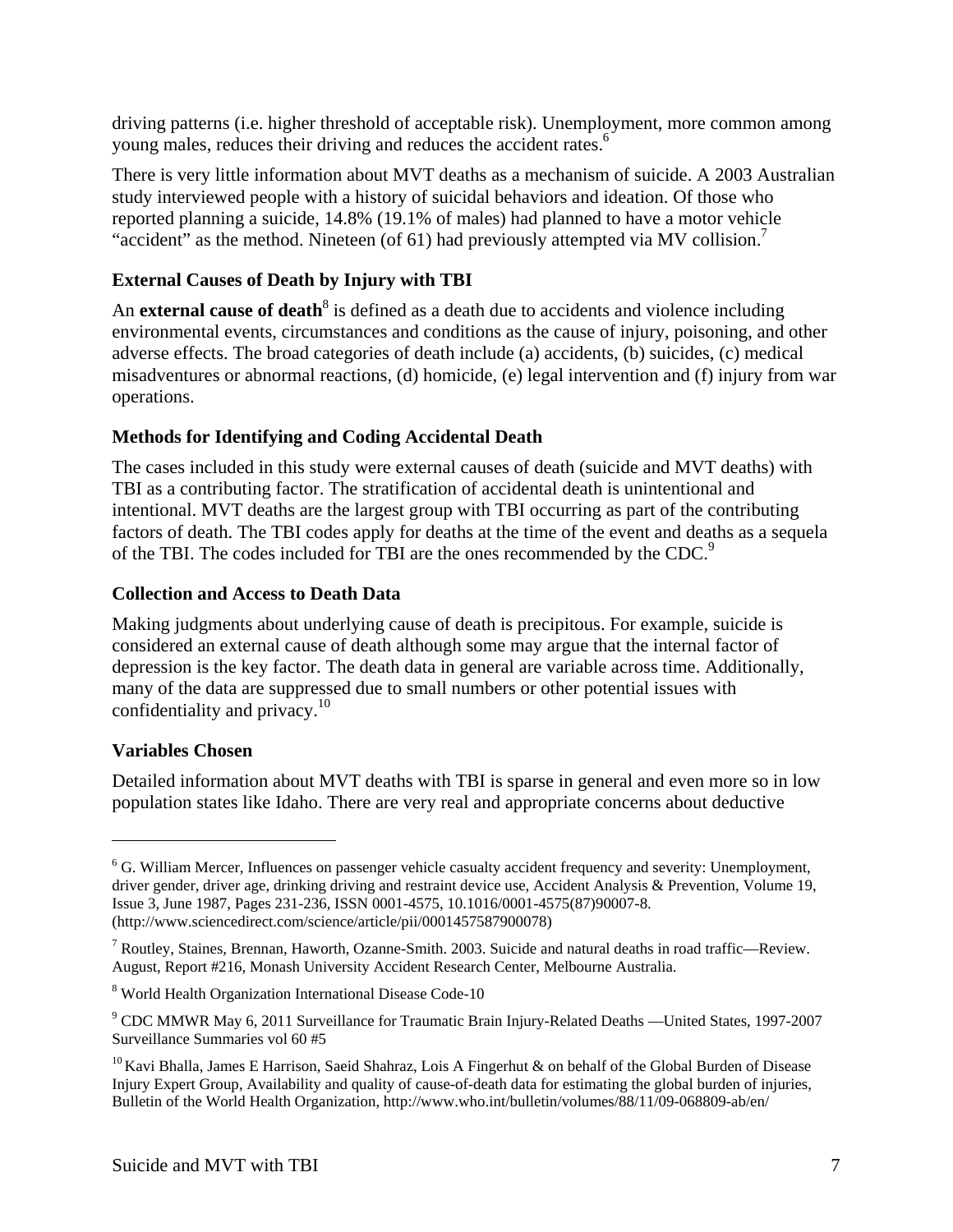disclosure. Consequently, the number of people who die with TBI by MVT accident in Idaho is often reported in multi-year blocks or geographical blocks which may mix rural and urban. Data may be completely suppressed. Given these challenges, we have used some proxy variables and have compared with the paired external cause of death, suicide. The rationale for including intentional injuries in the study is twofold. First, intentional injuries are "paired" with unintentional injuries as a UCD category. Second, in Idaho we have a great deal of data on suicide from which to draw. From recent research conducted by the authors, we have much more information about the intentional cause of death though suicide. Many useful variables are shared across the UCD external causes of death for accidents.

Typically, intentional and unintentional accidents are handled separately given their very different nature. One is very much against the victim's wishes and the other is set into motion by the victim. What is often overlooked is their shared aspect: both are injuries. Both are treated as external causes of death. Arguably, neither originates as a malignancy from within the person like cancer or heart disease, although depression can be a factor in suicide.

This study initially proposed examining the rural and urban differences between MVT deaths with and without TBI. Even with the addition of suicide with and without TBI, there were insufficient data. Economic data are also generally unavailable as they typically examine only MVT deaths or suicide or TBI alone. Studying them in combination was too challenging for the resources of this study and perhaps such data do not currently exist.

Given these challenges, the study focused on comparisons of suicide and MVT deaths with and without TBI at a more descriptive level.

#### **METHODS**

#### **Subjects and Procedures**

#### **Study 1: Coroner Information**

Individual coroners were invited to participate in discussions with the primary study author (Stamm). Because of the scope of the study, and the desire to have the discussions based on the coroner's perceptions of injuries that could potentially include a TBI rather than only their official documentation, a small number of coroners were approached (n<10). Of those, 100% participated in the study. While the conversations were informal, coroners were given informed consent and encouraged to talk with the researcher only if they desired, and only on the content they wished to share. Coroners were also promised anonymity.

Two points were formally addressed in the conversations. The first query (1) was whether or not coroners had any thoughts or opinions regarding TBI and how it is reported on death certificates. They were encouraged to discuss cases where they suspected but could not verify a TBI involvement. The second query (2) was a detailed conversation regarding the process by which a coroner allocates causes of death and how TBI may or may not be included in a cause of death.

#### **Study 2: Unintentional (MVT) and Intentional (Suicide) Means and TBI**

For this portion of the study data were drawn from multiple archival sources. The sources are summarized below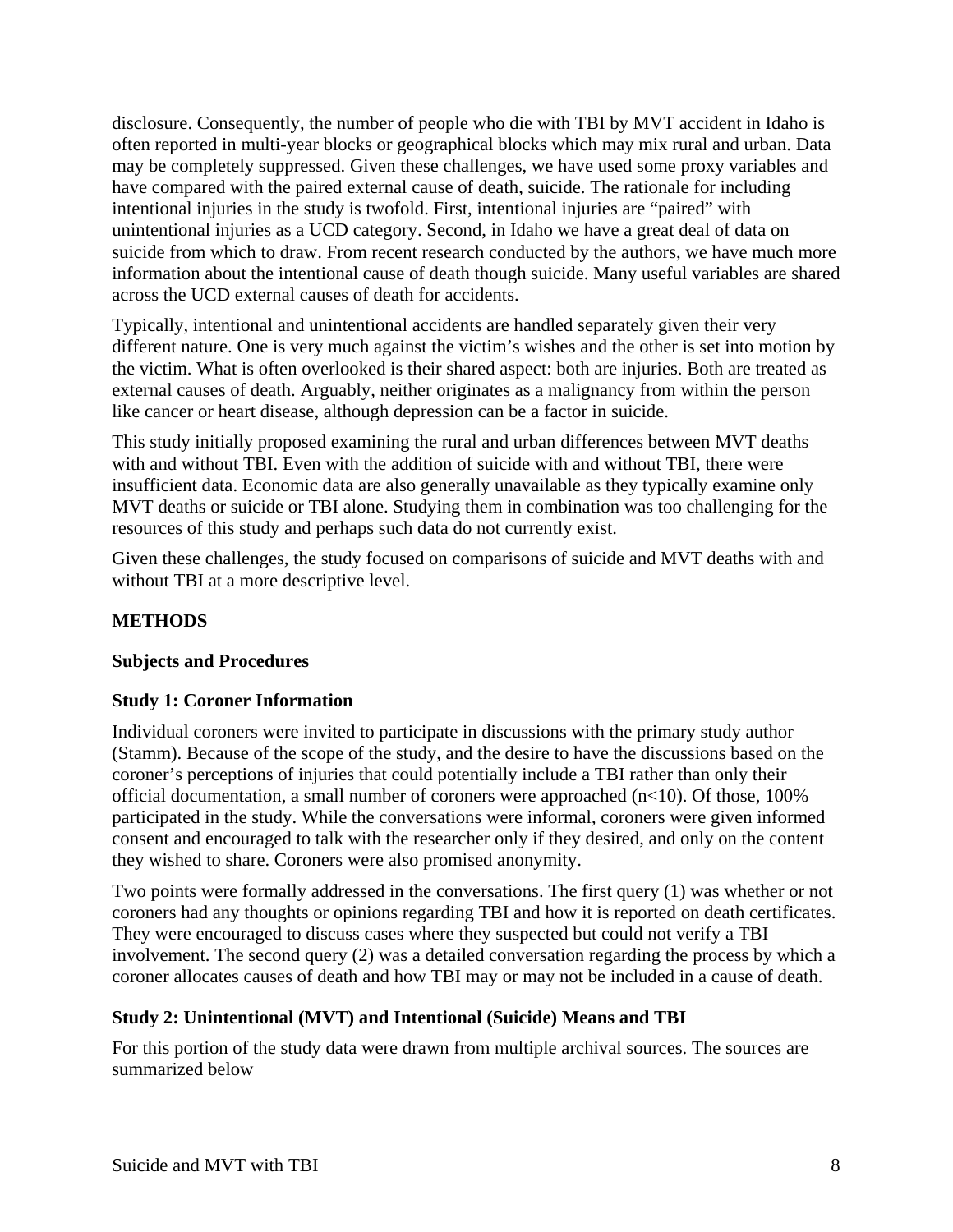**Death Data:** Data from the CDC multiple-cause-of-death public use data files were analyzed for January 1, 1999–December 31, 2010. The data used was recorded from the death certificates as submitted to the state jurisdiction by the originator of the death certificate. Fifty states and the District of Columbia (DC) were analyzed.

**Other Data:** As with the death data, as often as possible, data were analyzed in the time frame of January 1, 1999 to December 31, 2010. Some data are not available across all years but are included in the time span studied (e.g. coroners, food access, and use data).

| <b>Source</b>                                   | <b>Online Location</b>                           |
|-------------------------------------------------|--------------------------------------------------|
| Idaho Department of Labor                       | labor.idaho.gov/dnn/idl/StatisticsResearch/tabid |
|                                                 | /673/Default.aspx                                |
| U.S. Department of Labor                        | Unemployment                                     |
| U.S. Census Bureau Population Statistics        | www.census.gov                                   |
| and NAICS Data                                  |                                                  |
| U.S. Center for Disease Control &               | www.cdc.gov/injury/wisqars/index.html,           |
| Prevention WISQARS,                             | wonder.cdc.gov                                   |
| Idaho Department of Health and Welfare          | Special data draw from the Division of Vital     |
|                                                 | <b>Statistics</b>                                |
| Idaho Department of Health and Welfare          | Coroners in Idaho                                |
| U.S. Center for Disease Control &               | wonder.cdc.gov                                   |
| <b>Prevention WONDER</b>                        |                                                  |
| U.S. Center for Disease Control &               | Various reports                                  |
| <b>Prevention National Center for Health</b>    |                                                  |
| <b>Statistics, Division of Vital Statistics</b> |                                                  |

**Table 3: Key Data Sources by Access, Type, and Location in This Report** 

#### **Classification Codes**

UCD and multiple causes of death were drawn following the CDC criteria based on codes in the *International Classification of Disease-10th Revision*. <sup>11</sup>The following codes were used to classify cases for analysis. Only data post 1998 were included in the analysis to assure comparability. Data before 1998 were classified under the *International Classification of Disease-9th Revision* and are treated separately from post 1998 data.

**Table 4: Type of Accidents Considered** 

|                              | <b>Unintentional</b>       | <b>Intentional</b>         |
|------------------------------|----------------------------|----------------------------|
| <b>Type of Accident</b>      | <b>MVT</b>                 | Suicide                    |
| Cause code nested inside the | Injury Mechanisms and All  | Injury Mechanisms and All  |
| accident                     | Causes of Death associated | Causes of Death associated |
|                              | with the accident          | with the accident          |

 $\overline{a}$ 

 $11$  An excellent summary of the coding criteria is the Data Sources for WISQARS Fatal, located at http://www.cdc.gov/ncipc/wisqars/fatal/help/datasources.htm#6.3.1.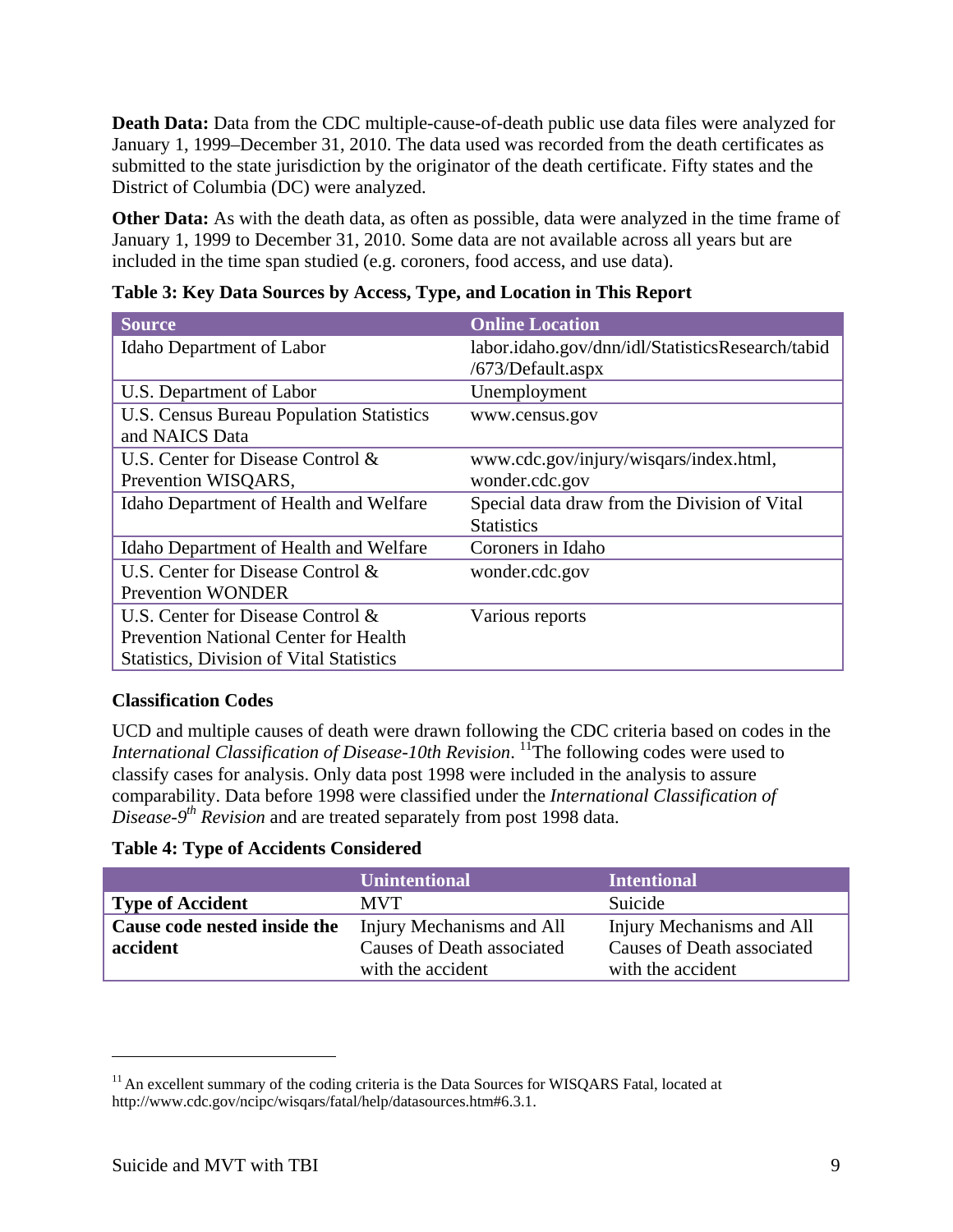| <b>Inclusion</b>                              | <b>Excluded</b>                                                                             |
|-----------------------------------------------|---------------------------------------------------------------------------------------------|
| <b>Code Noted One or More Times</b>           | No TBI codes AND an accident code below                                                     |
| S00 (Superficial injury of head)              | S02.2 (Fracture of nasal bones)                                                             |
| S01 (Open wound of head)                      | S02.4 (Fracture of malar and maxillary bones)                                               |
| S01.0 (Open wound of scalp)                   | S02.5 (Fracture of tooth)                                                                   |
| S01.1 (Open wound of eyelid and               | S02.6 (Fracture of mandible)                                                                |
| periocular area)                              | S03 (Dislocation, sprain and strain of joints and                                           |
| S01.2 (Open wound of nose)                    | ligaments of head)                                                                          |
| S01.3 (Open wound of ear)                     | S05 (Injury of eye and orbit)                                                               |
| S01.4 (Open wound of cheek and                | S06 (Intracranial injury)                                                                   |
| temporomandibular area)                       | S08 (Traumatic amputation of part of head)                                                  |
| S01.5 (Open wound of lip and oral             | S09.1 (Injury of muscle and tendon of head)                                                 |
| cavity)                                       | S09.2 (Traumatic rupture of ear drum)                                                       |
| S01.7 (Multiple open wounds of head)          | S10-S19 (Injuries to the neck)                                                              |
| S01.8 (Open wound of other parts of           | S20-S29 (Injuries to the thorax)                                                            |
| head)                                         | S30-S39 (Injuries to the abdomen, lower back,                                               |
| S01.9 (Open wound of head, part               | lumbar spine and pelvis)                                                                    |
| unspecified)                                  | S40-S49 (Injuries to the shoulder and upper arm)                                            |
| S02.0 (Fracture of vault of skull)            | S50-S59 (Injuries to the elbow and forearm)                                                 |
| S02.1 (Fracture of base of skull)             | S60-S69 (Injuries to the wrist and hand)                                                    |
| S02.3 (Fracture of orbital floor)             | S70-S79 (Injuries to the hip and thigh)                                                     |
| S02.7 (Multiple fractures involving           | S80-S89 (Injuries to the knee and lower leg)                                                |
| skull and facial bones)                       | S90-S99 (Injuries to the ankle and foot)                                                    |
| S02.8 (Fractures of other skull and           | T00 (Superficial injuries involving multiple body                                           |
| facial bones)                                 | regions)                                                                                    |
| S02.9 (Fracture of skull and facial           | T01 (Open wounds involving multiple body                                                    |
| bones, part unspecified)                      | regions)                                                                                    |
| S04 (Injury of cranial nerves)                | T02 (Fractures involving multiple body regions)                                             |
| S06.0 (Concussion)                            | T02.1 (Fractures involving thorax with lower back                                           |
| S06.1 (Traumatic cerebral oedema)             | and pelvis)                                                                                 |
| S06.2 (Diffuse brain injury)                  | T02.2 (Fractures involving multiple regions of one                                          |
| S06.3 (Focal brain injury)                    | upper limb)                                                                                 |
| S06.4 (Epidural haemorrhage)                  | T02.3 (Fractures involving multiple regions of one                                          |
| S06.5 (Traumatic subdural                     | lower limb)                                                                                 |
| haemorrhage)<br>S06.6 (Traumatic subarachnoid | T02.4 (Fractures involving multiple regions of both                                         |
| haemorrhage)                                  | upper limbs)                                                                                |
| S06.7 (Intracranial injury with               | T02.5 (Fractures involving multiple regions of both                                         |
| prolonged coma)                               | lower limbs)                                                                                |
| S06.8 (Other intracranial injuries)           | T02.8 (Fractures involving other combinations of                                            |
| S06.9 (Intracranial injury, unspecified)      | body regions)                                                                               |
| S07.0 (Crushing injury of face)               | T02.9 (Multiple fractures, unspecified)<br>T03 (Dislocations, sprains and strains involving |
| S07.1 (Crushing injury of skull)              | multiple body regions)                                                                      |
| S07.8 (Crushing injury of other parts         | T04 (Crushing injuries involving multiple body                                              |

## **Table 5: Codes Used to Identify TBI Cases**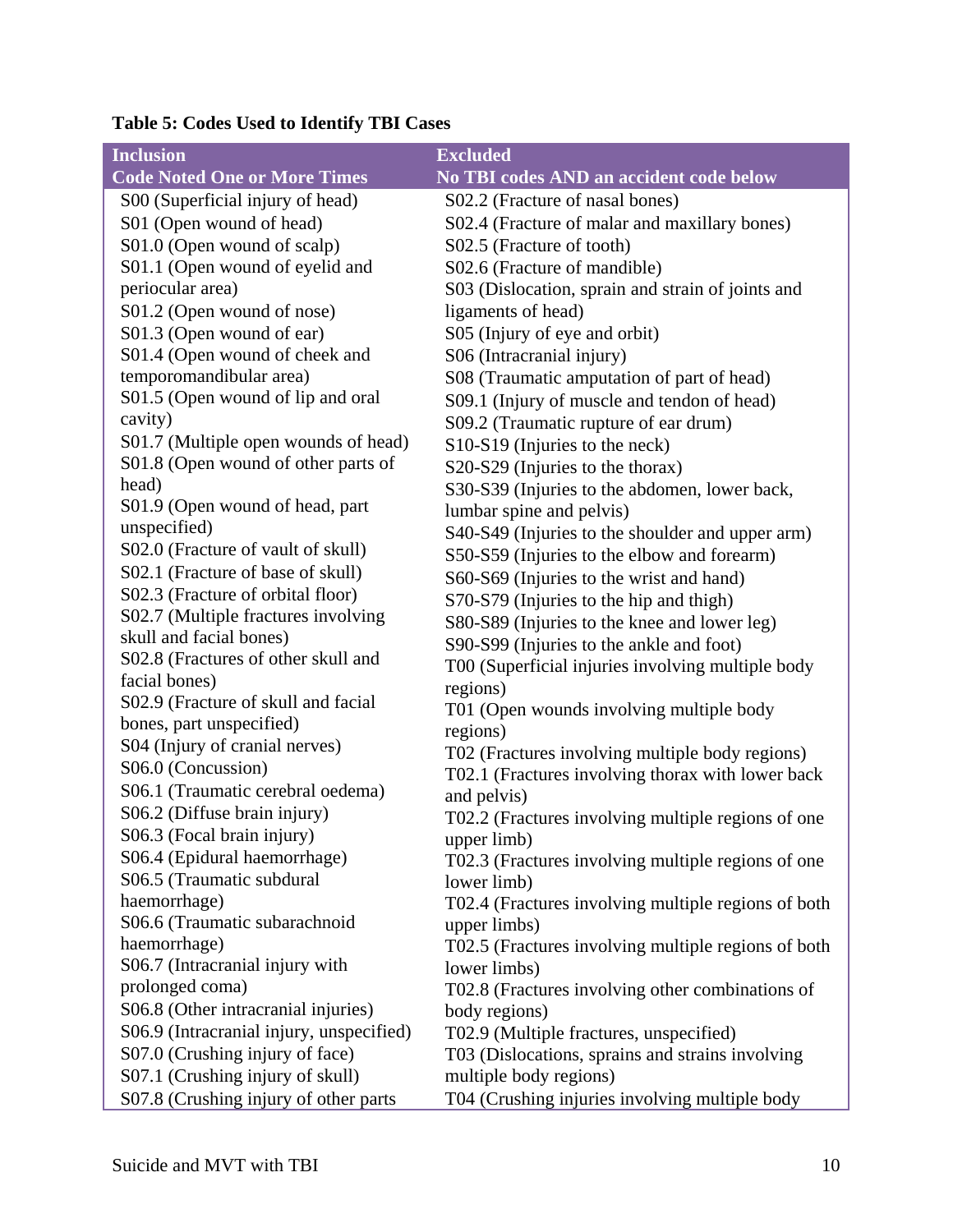| <b>Inclusion</b>                        | <b>Excluded</b>                                                                    |
|-----------------------------------------|------------------------------------------------------------------------------------|
| <b>Code Noted One or More Times</b>     | No TBI codes AND an accident code below                                            |
| of head)                                | regions)                                                                           |
| S07.9 (Crushing injury of head, part    | T04.1 (Crushing injuries involving thorax with                                     |
| unspecified)                            | abdomen, lower back and pelvis)                                                    |
| S09.7 (Multiple injuries of head)       | T04.2 (Crushing injuries involving multiple                                        |
| S09.8 (Other specified injuries of      | regions of upper $limb(s)$ )                                                       |
| head)                                   | T04.3 (Crushing injuries involving multiple                                        |
| S09.9 (Unspecified injury of head)      | regions of lower limb(s))                                                          |
| T90 (Sequelae of injuries of head)      | T04.8 (Crushing injuries involving other                                           |
| T90.0 (Sequelae of superficial injury   | combinations of body regions)                                                      |
| of head)                                | T04.9 (Multiple crushing injuries, unspecified)                                    |
| T90.1 (Sequelae of open wound of        | T05 (Traumatic amputations involving multiple                                      |
| head)                                   | body regions)                                                                      |
| T90.2 (Sequelae of fracture of skull    | T06 (Other injuries involving multiple body                                        |
| and facial bones)                       | regions, not elsewhere classified)                                                 |
| T90.3 (Sequelae of injury of cranial    | T07 (Unspecified multiple injuries)                                                |
| nerves)                                 | T08-T14 (Injuries to unspecified part of trunk, limb                               |
| T90.4 (Sequelae of injury of eye and    | or body region)                                                                    |
| orbit)                                  | T15-T19 (Effects of foreign body entering through                                  |
| T90.5 (Sequelae of intracranial injury) | natural orifice)                                                                   |
| T90.8 (Sequelae of other specified      | T20-T32 (Burns and corrosions)                                                     |
| injuries of head)                       | T33-T35 (Frostbite)                                                                |
| T90.9 (Sequelae of unspecified injury   | T36-T50 (Poisoning by drugs, medicaments and                                       |
| of head)                                | biological substances)                                                             |
|                                         | T51-T65 (Toxic effects of substances chiefly                                       |
|                                         | nonmedicinal as to source)                                                         |
|                                         | T66-T78 (Other and unspecified effects of external                                 |
|                                         | causes)                                                                            |
|                                         | T79 (Certain early complications of trauma)                                        |
|                                         | T80-T88 (Complications of surgical and medical                                     |
|                                         | care, not elsewhere classified)                                                    |
|                                         | T91 (Sequelae of injuries of neck and trunk)                                       |
|                                         | T92 (Sequelae of injuries of upper limb)                                           |
|                                         | T93 (Sequelae of injuries of lower limb)                                           |
|                                         | T94 (Sequelae of injuries involving multiple and                                   |
|                                         | unspecified body regions)                                                          |
|                                         | T95 (Sequelae of burns, corrosions and frostbite)                                  |
|                                         | T96 (Sequelae of poisoning by drugs, medicaments                                   |
|                                         | and biological substances)                                                         |
|                                         | T97 (Sequelae of toxic effects of substances chiefly<br>nonmedicinal as to source) |
|                                         | T98 (Sequelae of other and unspecified effects of                                  |
|                                         |                                                                                    |
|                                         | external causes)                                                                   |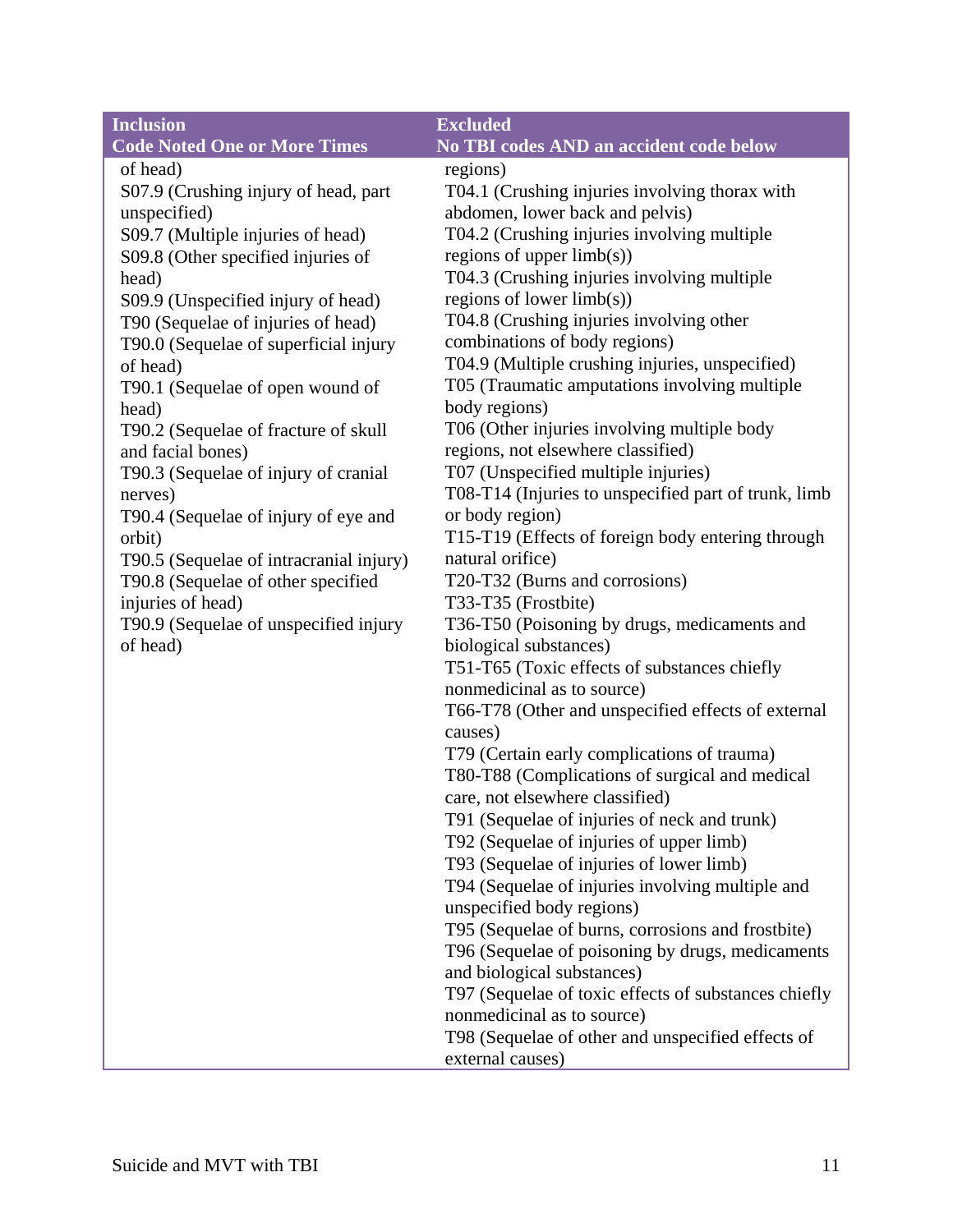#### **Stratification**

Data were stratified by state, year and urbanism. Data were not stratified across age, sex or race. This was done to maximize information at a state level which is the location at which most policy and practice originates for motor vehicles and for prevention of both suicide and MVT deaths. Additionally there is good evidence to suggest that differences will exist at the state level.

Economic indicators are typically calculated at the state level.

The longitudinal data afford the opportunity to examine economic factors with their potential impact on the underlying cause of death (UCD).

#### **Confidentially, Privacy, and How Data are Reported**

The majority of data collected for this archival analysis were from the Idaho Department of Vital Statistics and from the National Center for Health Statistics. Other data were collected from other Federal agency databases. Some data were collected in conversations with Idaho county coroners. In accordance with The National Center for Health Statistics (NCHS) in an agreement with the National Association of Public Health Statistics and Information Systems (NAPHSIS), data are reported on cells only larger than 10 in order to protect individual privacy and unintentional or deductive disclosure of individuals. $^{12}$ 

In years where there are few data, the data were combined across a multiyear block in order for the data to be analyzable across states. As much as possible the primary variable was state, necessitating collapsing across year or other variables. Additional information about decision rules regarding the unit of data can be found below in the Analytic Method section.

#### **Analytic Methods**

 $\overline{a}$ 

#### **Study 1: Coroner Study**

The original plan was to identify a subgroup of cases and link those with qualitative interviews with Idaho coroners. Due to multiple reasons this plan was unfeasible. The core reason for not being able to use this methodology was related to protection of the identity of decedents. Thus, an alternative method was undertaken in which informal interviews were conducted and these data were integrated with national data on coroner reporting. During the conversations the researcher took notes which were then organized based on similarities and differences. Algorithms were developed for decision processes in determining the primary cause of death and the various methods for determining where, or if, the TBI would be mentioned.

<sup>&</sup>lt;sup>12</sup> The National Center for Health Statistics (NCHS) in an agreement with the National Association of Public Health Statistics and Information Systems (NAPHSIS) has implemented a new, more restrictive rule for reporting National Vital Statistics System (NVSS) state- and county-level death data for years 2008 and later, in order to avoid inadvertent disclosure of cases. Therefore, the Office of Statistics and Programming, NCIPC has modified WISQARS to accommodate the new data suppression rule; i.e., no figure, including totals, should be less than 10 in tabulations for sub-national geographic areas, regardless of the number of years combined with the data from 2008 and later. Tabulations, charts, and maps produced by WISQARS using only NVSS death data for years prior to 2008 are not affected by this new rule.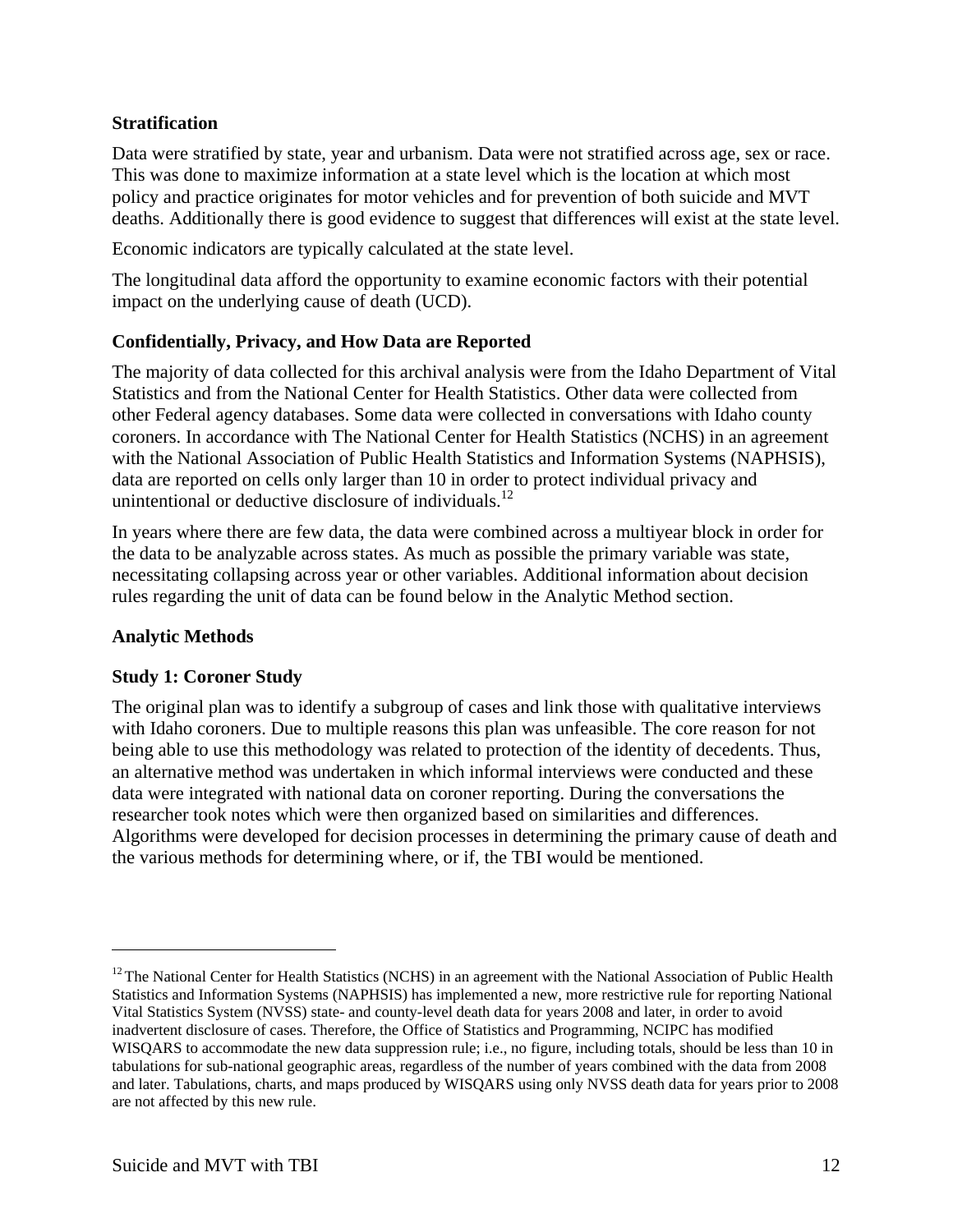#### **Study 2: Death by Unintentional and Intentional External Forces with TBI**

Data were gathered from the multiple sources discussed in the Introduction section of this paper. The data were cleaned when necessary and reorganized into data sets that could be utilized for the study. In a few cases adjustments to the metrics were necessary and are noted in the results below. When data seemed particularly unstable they were excluded from the analysis. For example, death data with large amounts of suppressed or unreliable data were excluded from statistical analyses. They were included in tabular and some visual presentation of data in order to demonstrate the level or quality of available data. These too are noted in the results section. Finally, any data that were judged to have any risk for deductive disclosure were either removed from the analyses or combined with other data even when there was a loss to the statistical or data visualization quality. As with other adjustments these are noted below. If data were adjusted statistically to prevent deductive disclosure or other confidentiality or privacy concerns, then the data are presented in such a way that the patterns of the information is conveyed as accurately as possible. For example, in some cases data were smoothed or were presented without explicit metrics or case labels.

#### **RESULTS AND DISCUSSION**

#### **STUDY 1: REVIEW OF COUNTY CORONER CHARACTERISTICS 1999 TO 2013**

#### **A Qualitative Discussion on Establishing and the Accuracy of Recording Underlying Causes of Death**

Nationally coroners typically conduct death investigations, often called a medicolegal investigation, for unattended death with no obvious cause, accidental death, suicide and homicide. Under Idaho Code Title 19, Chapter 43, Section 194301 the coroner must investigate "deaths as a result of violence, whether apparently homicide, suicidal, or accidental. They must also investigate deaths that occur under suspicious or circumstances or deaths not attended by a physician so that the cause of death cannot be certified by a physician."

These data are drawn from informal discussions with a small number of coroners who were interested in sharing their thoughts on the process of being a coroner addressing the UCDs for external deaths. One of the most important points raised by discussions with the coroners is one of the core issues in the entire field of death reporting. Coroners reported that the most critical part of determining cause of death—even in uncontested deaths—is discerning the immediate cause of death and the chain of events that led to that immediate cause. As expected, coroners indicated that what they understood or believed to have happened and what they reported to the Idaho Bureau of Health Statistics and Vital Records were the same. However, when encouraged to speak about their thought processes, not just their official conclusions, coroners related situations when they had considered TBI but were unable to find any information to support including it. Like most jurisdictions across the US, Idaho coroners' offices do not have sufficient funds to conduct supplemental investigation for accidental death when there is an obvious cause of death and no clear indications that further investigation should be conducted. Coroners pointed out they could only go on the actual facts that they had after investigation, not on what they thought might have happened.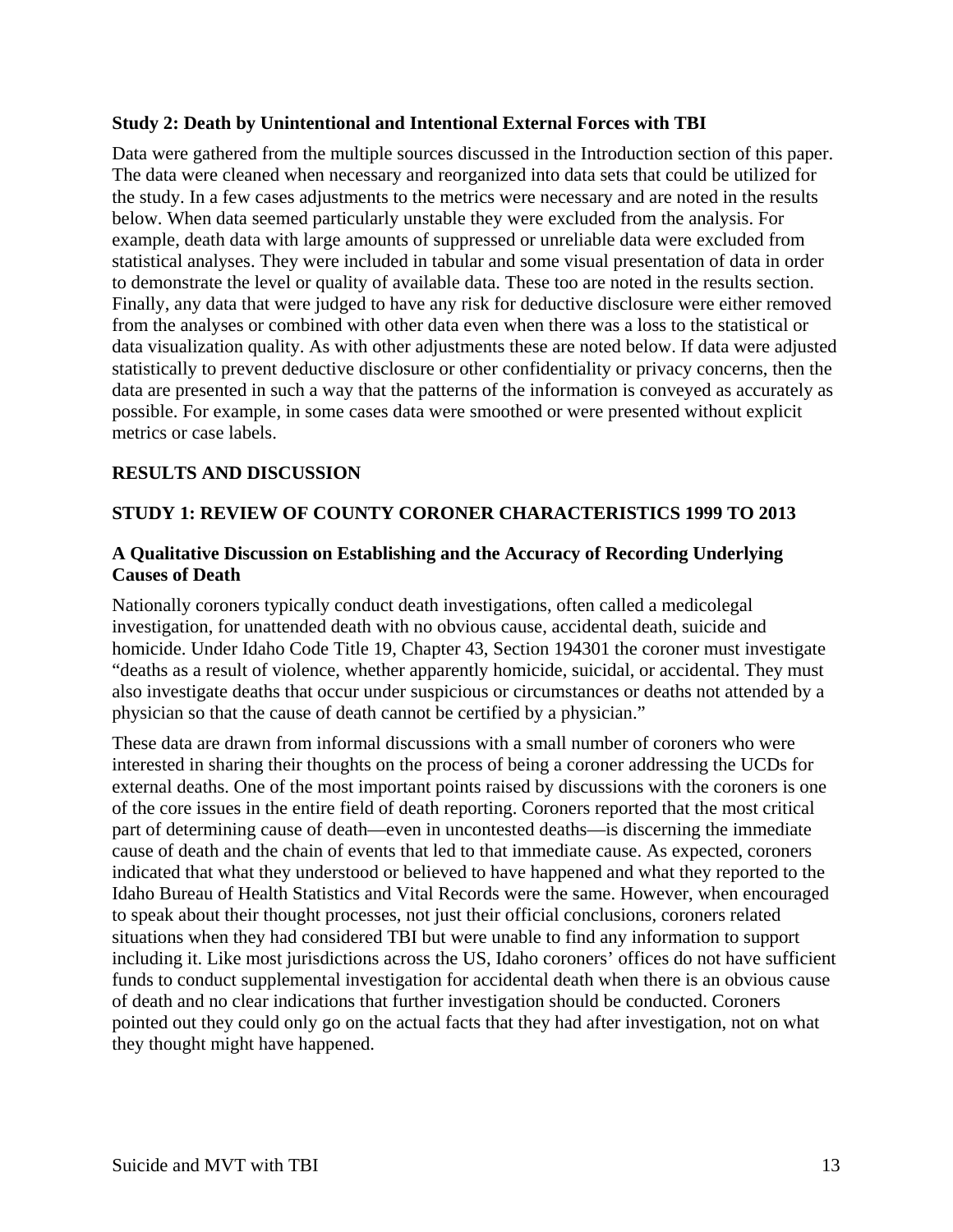#### **Training, Attitudes, Local Culture and Other Conditions**

A variety of issues have the potential to impact the causes of death. For example, attitudes toward suicide have changed in the past decade and recording a death as suicide is not as socially difficult as it was in the past. Some jurisdictions may have different investigative resources. Some coroners are physicians with pathology training. Others have law enforcement backgrounds or have worked as funeral directors. Funding and training background have an impact on the length and depth of a death investigation.

#### **Time Post Trauma and Determining TBI**

Coroners discussed how they arrived at the primary and secondary causes of death. Like the coroners and medical examiners discussed in the papers cited above, there seemed to be clinical nuances in the algorithms they use to discern multiple causes of death. All reported that if a person died of an injury that would likely have caused a TBI, and that very little time passed between the lethal event and the time of death, there would probably insufficient information to separate the TBI from the overall injury. For example, if a person sustained massive injuries as a result of a car crash, and they were taken to a medical facility where they died very soon thereafter, the cause of death are the injuries sustained in the crash. In the case of TBI, it is far harder to tell if one has occurred than compared to loss of limb. If a person never regained consciousness and died soon after the accident, it would be difficult to determine from among the multiple traumas to the victim whether there was a TBI.

#### **Idaho Coroner Characteristics**

In Idaho a coroner is typically elected although may be appointed. They must be at least 21 years of age, have lived in the county for at least one year and agree to complete 8 hours of training in coroner law or death investigation or similarly suitable topic.

Coroners may be elected to sequential 4-year terms. In Idaho approximately one third of the coroners now in place were in their jobs in 2003. Most county coroners are men but an increasing number of coroners are women. The increase in female coroners was 150% from 2003 to 2013.

|                    | <b>Number of Coroners</b> | <b>Percent of Coroners</b> |
|--------------------|---------------------------|----------------------------|
| <b>No Change</b>   |                           | Approx. 30%                |
| <b>Change</b>      | 28                        | Actual 63%                 |
| Data Not Available |                           | Approx. $10\%$             |

|  |  | Table 6: Change in Coroners across Idaho's 44 Counties 2003 and 2013 |
|--|--|----------------------------------------------------------------------|
|  |  |                                                                      |

| Table 7: Sex of Idaho County Coroners 2003 and 2013 with Percent Change |  |  |  |
|-------------------------------------------------------------------------|--|--|--|
|-------------------------------------------------------------------------|--|--|--|

|             | 2003   |         |        | 2012    | 2003-2013                                 |
|-------------|--------|---------|--------|---------|-------------------------------------------|
|             | Number | Percent | Number | Percent | Percent Change Based<br>on Actual Numbers |
| <b>Male</b> | >37    | $>80\%$ | 34     | 75%     | $-26\%$                                   |
| Female      |        | 14%>    |        | 25%     | 150%                                      |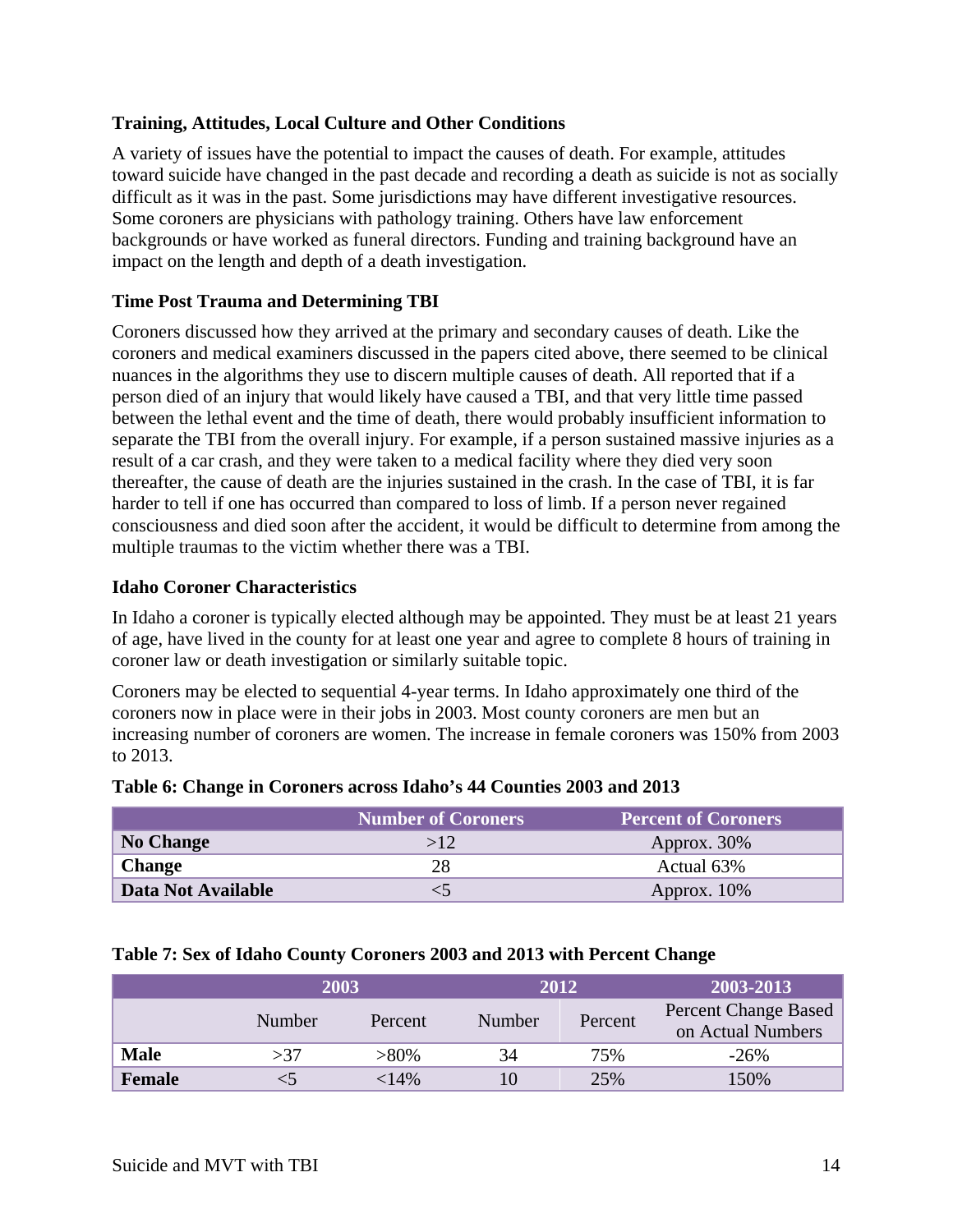#### **STUDY 2: COMPARISON OF MVT DEATHS TO SUICIDE ACROSS TBI**

#### **Suicide and MVT Deaths**

In this section information will be presented by individual concept and then grouped. The first set is MVT deaths, suicide, and then suicide and MVT deaths.

Suicide and MVT deaths were examined by year and by state. The pattern of suicides and MVT deaths from 1999 to 2010 show an inverse relationship crossing at 2009. Prior to 2009, MVT deaths outnumbered suicide and after 2009, suicide outnumbered MVT deaths. This pattern can be seen in Idaho and is also apparent at the national level although not as dramatic.

|      | <b>Suicide</b> | <b>MVT</b> Deaths |
|------|----------------|-------------------|
| 1999 | 181            | 257               |
| 2000 | 167            | 263               |
| 2001 | 210            | 246               |
| 2002 | 202            | 281               |
| 2003 | 217            | 273               |
| 2004 | 236            | 235               |
| 2005 | 228            | 264               |
| 2006 | 222            | 275               |
| 2007 | 223            | 259               |
| 2008 | 252            | 228               |
| 2009 | 304            | 222               |
| 2010 | 290            | 199               |

**Table 8: Total Idaho Suicide and MVT Deaths by Year 1999-2010** 

The following figure shows the change of pattern between the two types of accidental deaths.

#### **Figure 1: Total Idaho Suicide and MVT Deaths by Year 1999-2010**

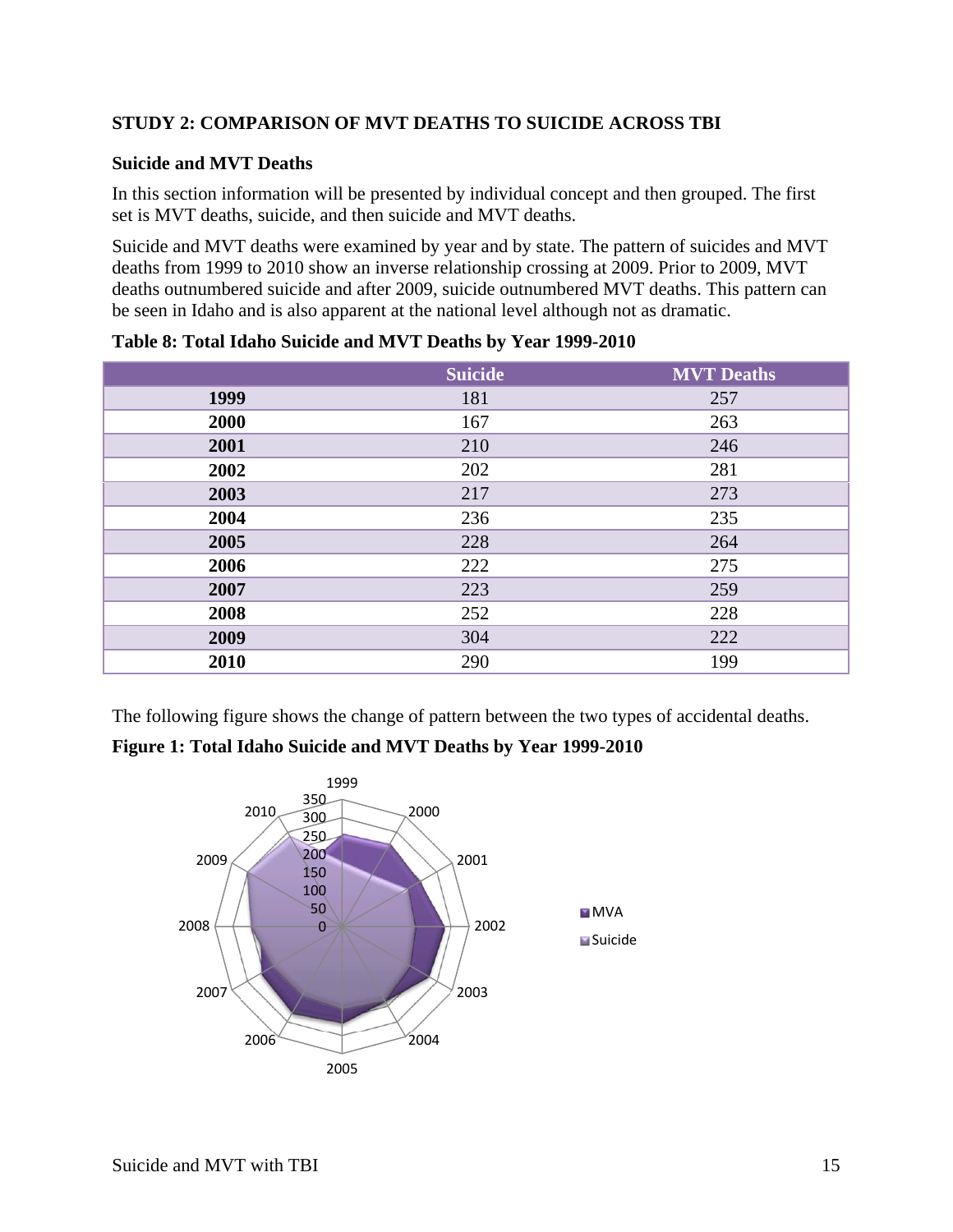

**Figure 2: Total Idaho Suicide and MVT Deaths by Year 1999-2010** 

## **Table 9: Total U.S. Suicide and MVT Deaths by Year 1999-2010**

|      | <b>Suicide</b> | <b>MVT</b> Deaths |
|------|----------------|-------------------|
| 1999 | 29,199         | 42,401            |
| 2000 | 29,350         | 43,354            |
| 2001 | 30,622         | 43788             |
| 2002 | 31,655         | 45,380            |
| 2003 | 31,484         | 44,757            |
| 2004 | 32,439         | 44,933            |
| 2005 | 32,637         | 45,343            |
| 2006 | 33,300         | 45,316            |
| 2007 | 34,598         | 43,945            |
| 2008 | 36,035         | 39,790            |
| 2009 | 36,909         | 36,216            |
| 2010 | 38,364         | 35,332            |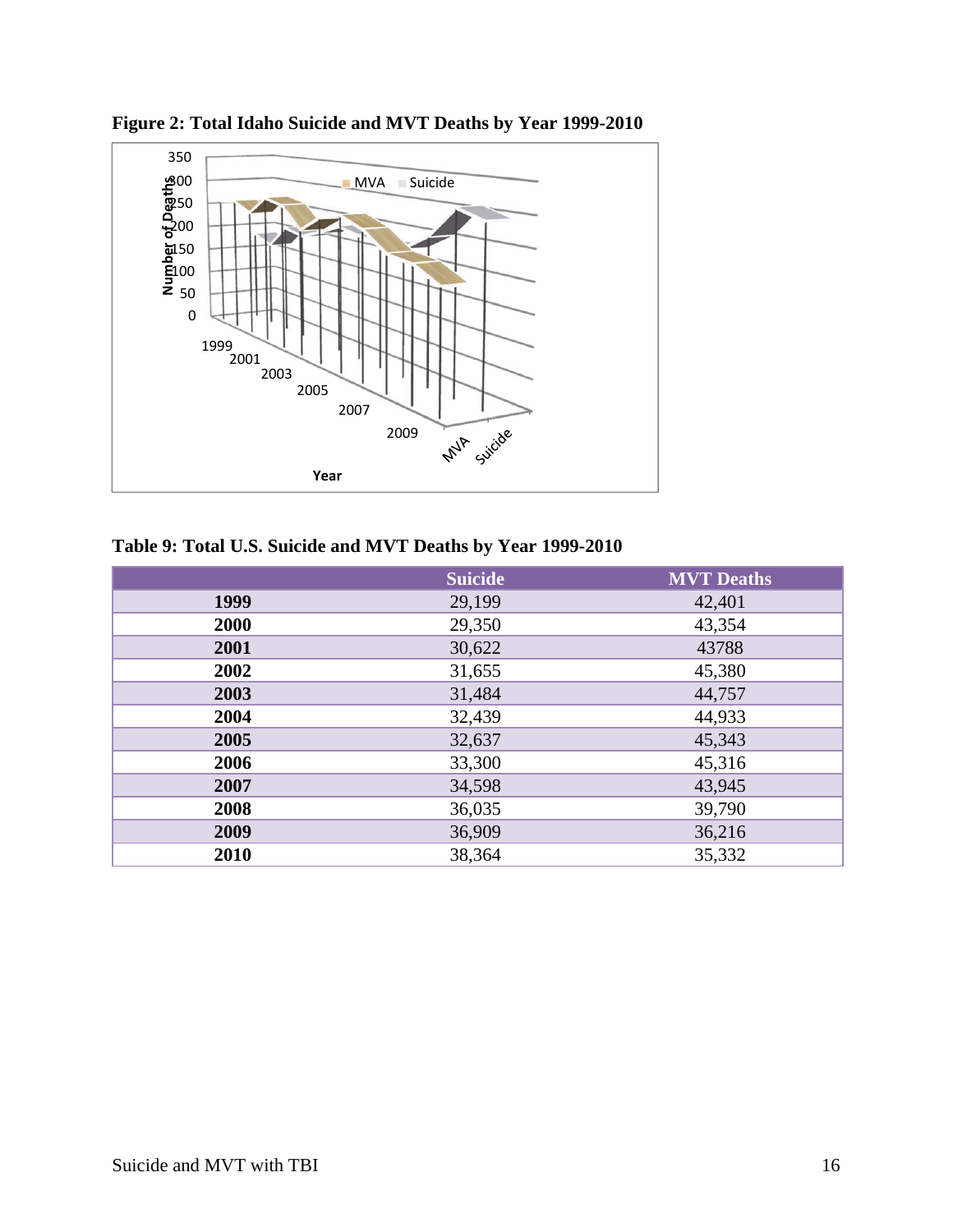The following figure shows the change of pattern between the two types of injury: unintentional MVT deaths and intentional suicide deaths.



**Figure 3: Total U.S. Suicide and MVT Deaths by Year 1999-2010** 

| Table 10: Suicide and MVT Deaths per 100,000 by State 1999-2010 |  |
|-----------------------------------------------------------------|--|
|-----------------------------------------------------------------|--|

|                             | <b>MVT</b> Deaths | <b>Suicide</b> |
|-----------------------------|-------------------|----------------|
| <b>Alaska</b>               | 11.9              | 19.8           |
| <b>Arizona</b>              | 12.2              | 16.2           |
| <b>Arkansas</b>             | 22.2              | 14.5           |
| California                  | 8.8               | 10.3           |
| Colorado                    | 11.1              | 18.6           |
| <b>Connecticut</b>          | 7.4               | 8.6            |
| <b>Delaware</b>             | 12.1              | 11.8           |
| <b>District of Columbia</b> | 6.1               | 4.4            |
| Florida                     | 13.8              | 14.6           |
| Georgia                     | 14                | 11.7           |
| Hawaii                      | 9.2               | 13.1           |
| Idaho                       | 15.9              | 20.4           |
| <b>Illinois</b>             | 8.3               | 9              |
| <b>Indiana</b>              | 11.1              | 12.8           |
| Iowa                        | 12.6              | 11.9           |
| <b>Kansas</b>               | 14.6              | 13.7           |
| Kentucky                    | 18.9              | 13.4           |
| Louisiana                   | 19                | 10.9           |
| <b>Maine</b>                | 12.1              | 14.1           |
| <b>Maryland</b>             | 10.6              | 9.4            |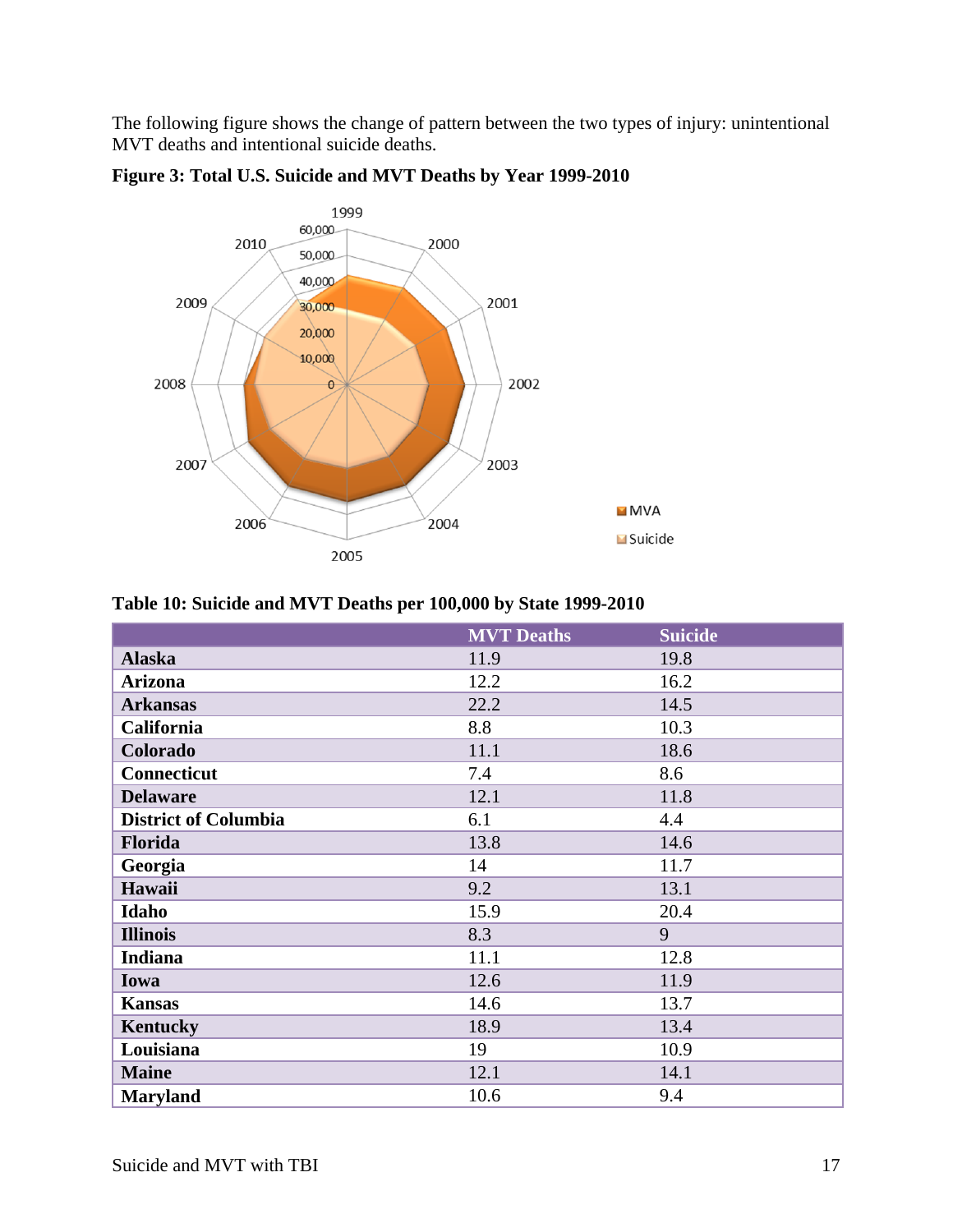|                       | <b>MVT</b> Deaths | <b>Suicide</b> |
|-----------------------|-------------------|----------------|
| <b>Massachusetts</b>  | 5.8               | 7.7            |
| Michigan              | 9.5               | 11.4           |
| <b>Minnesota</b>      | 9.2               | 10.8           |
| Mississippi           | 25.3              | 13.2           |
| <b>Missouri</b>       | 15.5              | 14.2           |
| <b>Montana</b>        | 23.3              | 21.3           |
| <b>Nebraska</b>       | 14.1              | 9.4            |
| <b>Nevada</b>         | 9.7               | 19.1           |
| <b>New Hampshire</b>  | 8                 | 11.7           |
| <b>New Jersey</b>     | 6.4               | 6.2            |
| <b>New Mexico</b>     | 17.7              | 18.5           |
| <b>New York</b>       | 6.3               | 6.9            |
| <b>North Carolina</b> | 14.8              | 12.4           |
| <b>North Dakota</b>   | 19.3              | 14.3           |
| Ohio                  | 8.7               | 9.9            |
| <b>Oklahoma</b>       | 20                | 15.5           |
| Oregon                | 10                | 16.1           |
| Pennsylvania          | 10.6              | 12.2           |
| <b>Puerto Rico</b>    | 9.4               | 8.2            |
| <b>Rhode Island</b>   | 7.8               | 10.7           |
| <b>South Carolina</b> | 19.7              | 13.1           |
| <b>South Dakota</b>   | 16.7              | 16.2           |
| <b>Tennessee</b>      | 16.5              | 14.6           |
| <b>Texas</b>          | 14.4              | 11.7           |
| <b>United States</b>  | 11.7              | 11.8           |
| Utah                  | 9.9               | 17.5           |
| <b>Vermont</b>        | 11.7              | 13             |
| <b>Virginia</b>       | 10.3              | 11.9           |
| Washington            | 8.4               | 13.4           |
| <b>West Virginia</b>  | 20.1              | 13.3           |
| <b>Wisconsin</b>      | 10.1              | 12.5           |
| <b>Wyoming</b>        | 19.4              | 21             |

The proportion of suicide and MVT deaths is different across states. The table below shows the proportion of total deaths by suicide and by MVT across states.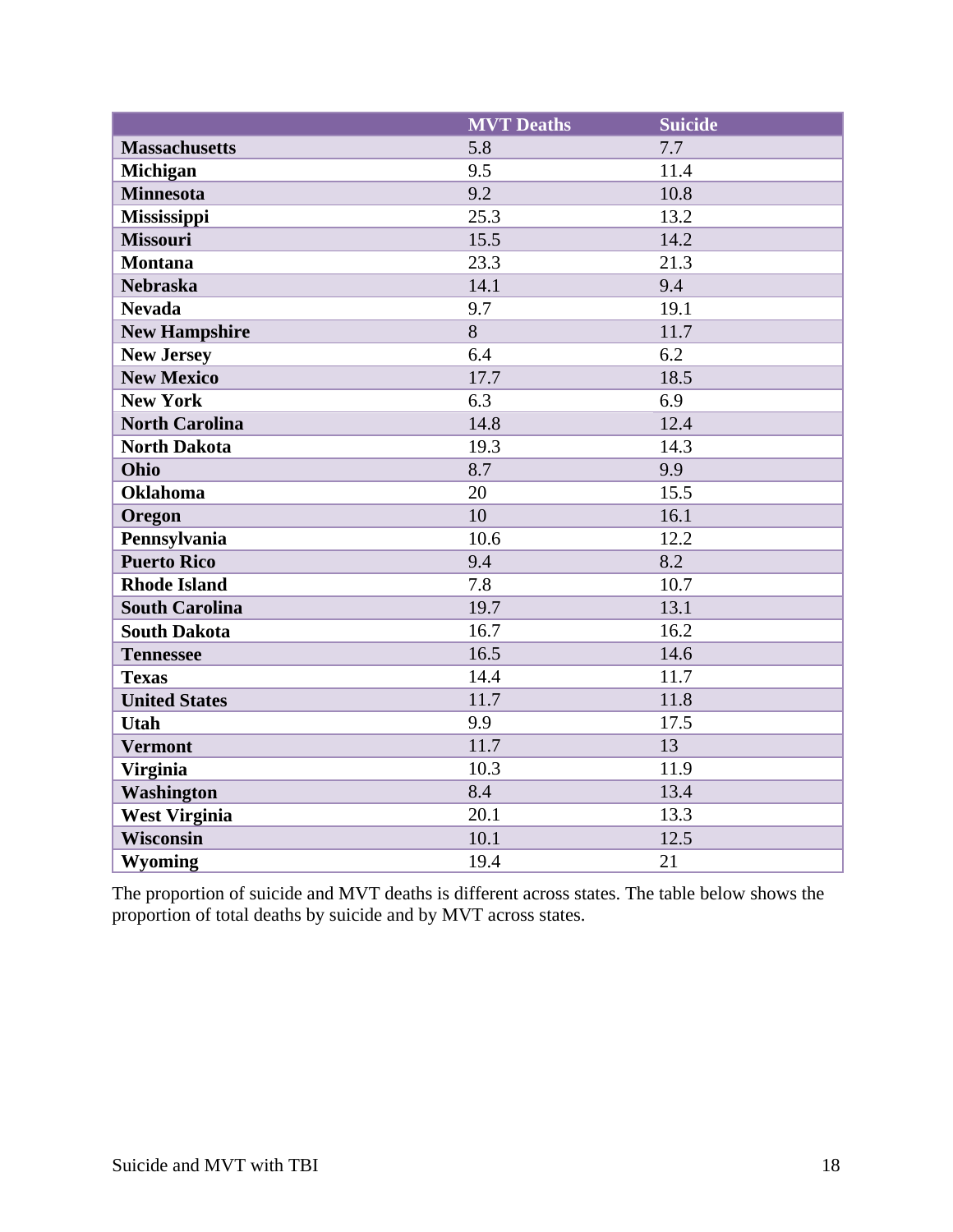



#### **MVT Deaths, Suicide and TBI**

It is difficult to study an injury and UCD of TBI in Idaho due to the small numbers. Maps are one way to grasp the situation in that they show both the counties with sufficient deaths that they can be reported and provide a true sense of the rural and sparsely populated parts of the state where rates per 100,000 are at a minimum unreliable and in many ways unreportable due to the risk of unintentional disclosure.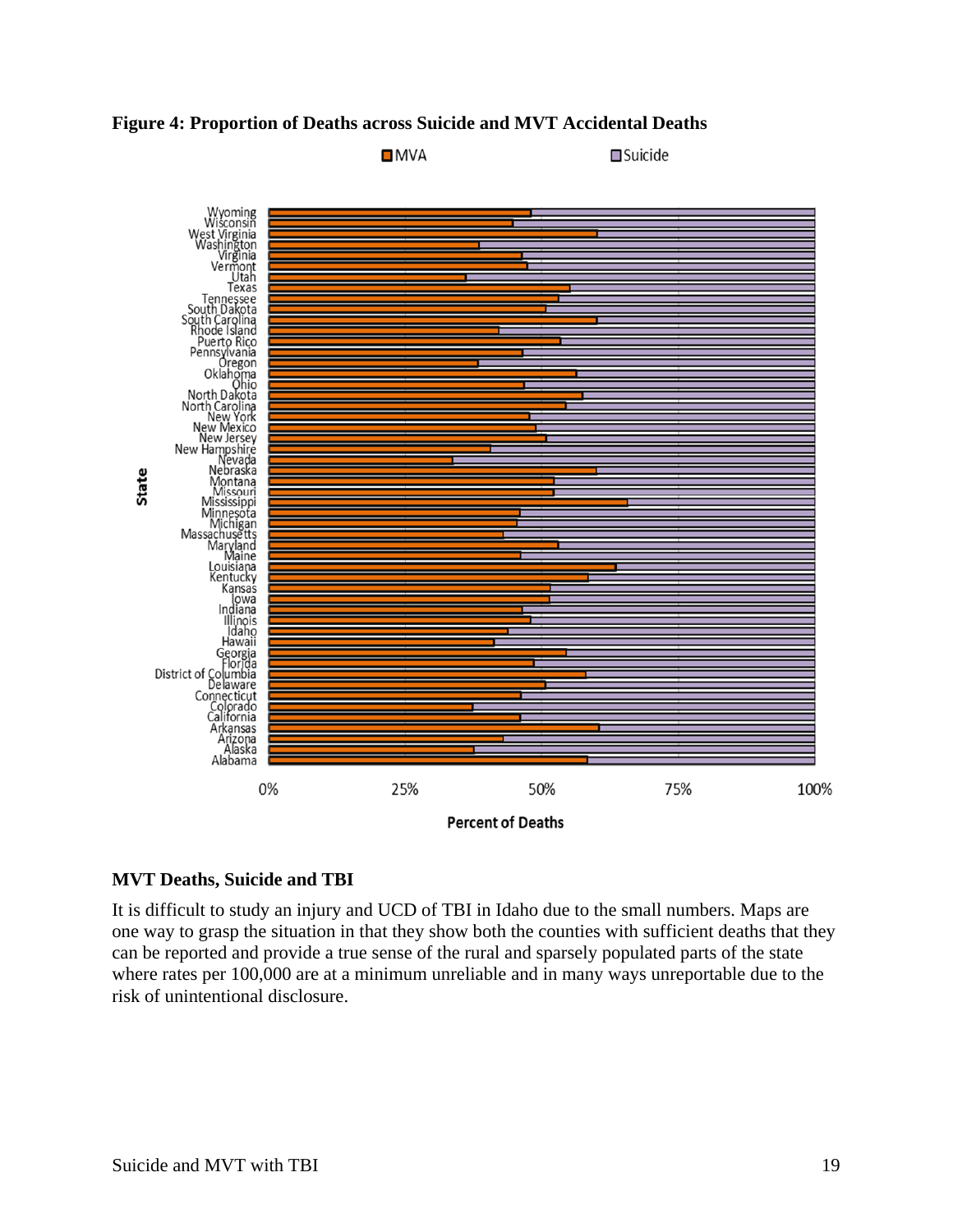#### **Figure 5: Death Rates per 100,000 for MVT Deaths with TBI as a UCD**



**Figure 6: Death Rates per 100,000 for Suicide with TBI as a UCD** 



Half of Idaho counties (n=23) have MVT deaths that include TBI ranging between 30 and 50 percent. The number of counties that have rates between 51% and 70% is also large (n=11). Few counties (n=9) have less than 30% of MVT deaths and few counties (n=5) have rates over 70% (n=4) that do not include TBI.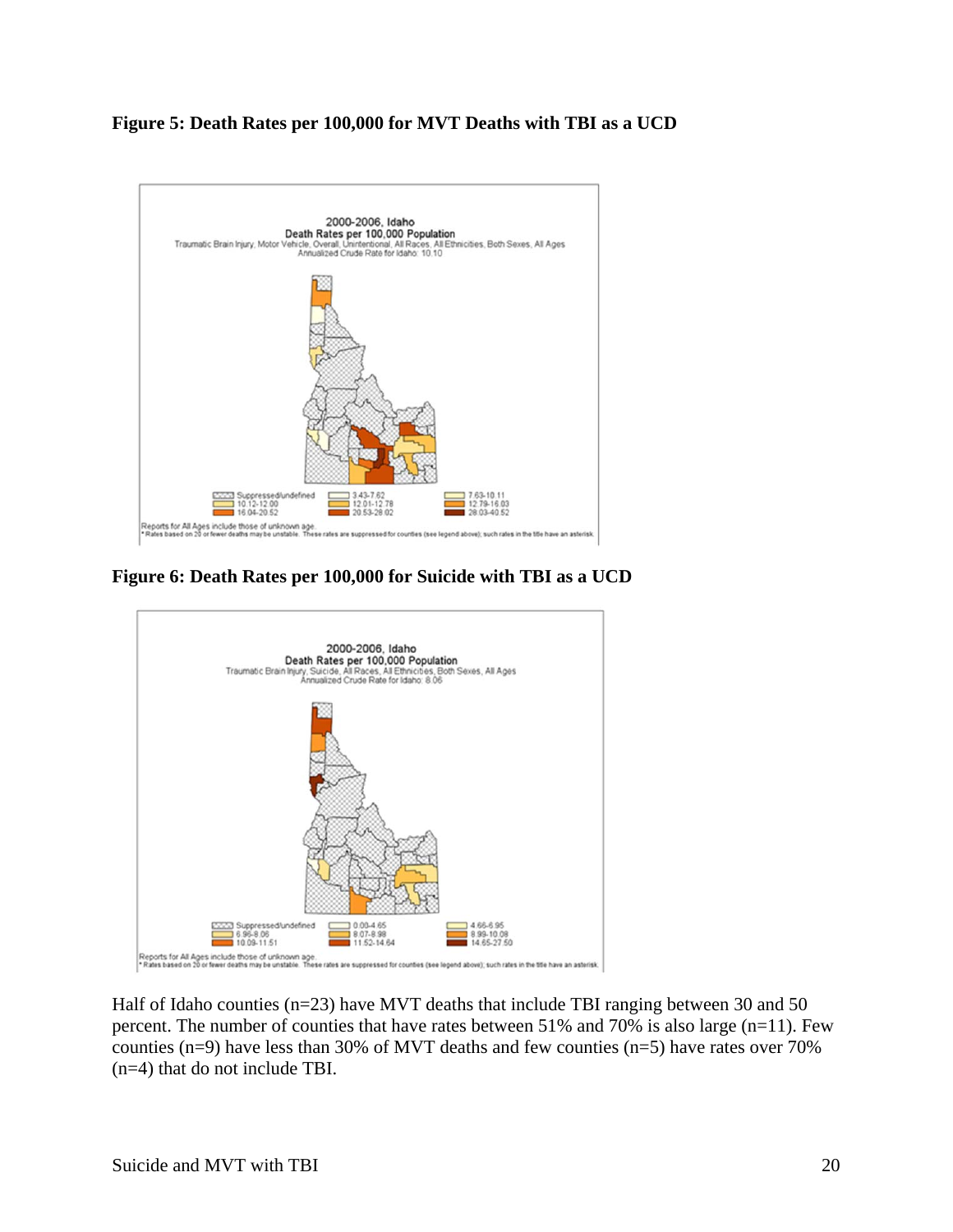



When considering the pattern of all MVT deaths and all suicide across time there is a significant inverse relationship across time. As suicide increases, MVT deaths decrease. A Multivariate Analysis of Variance was conducted using suicide and MVT deaths counts by year by state. The analysis reinforces the fact that the relationships between suicide and MVT deaths are complex. Individually neither MVT deaths nor suicide was significantly different over time. However, taken together across time, there was a significant difference in suicide and MVT deaths, with MVT deaths decreasing and suicide increasing over time (Wilks' Lambda  $6.508_{22,1198} < .001$ ; partial eta squared .107, observed power 1.0).

Adding the variable TBI has an effect on the analysis. As with suicide and MVT deaths across time, MVT deaths-TBI and suicide-TBI are significantly different but the differences are more pronounced over time. The main effect of the analysis is significant (Wilks' Lambda 7.14944,2285.927 <.001; partial eta squared .116, observed power 1.0).

#### **Suicide with MVT Deaths as the Mechanism of Injury**

The research on Motor Vehicle Traffic (MVT) as the cause of death for intentional (suicide) injury is scant and often based on interviews with suicide attempters. As previously noted, the literature is older with the majority of papers published prior to 1999 when there were major changes in the organization of the UCD to align with the ICD 10. As a result, papers that use data collected prior to 1998 cannot be compared directly with results from data collected after 1998. While the ICD codes are used internationally and thus the classification of the judgments of the UCD of coroners and their counterparts in various countries in the world would theoretically be comparable, the values, medical procedures and cultural aspects that underlie the coroner's assessment may not be comparable. Additionally, suicide means is closely related to the methods available. The options for individuals in different cultures internationally likely reflect different cultural beliefs.

In light of these issues, comparing suicide with the means being MVT from the existing research is difficult at best.

For this study we utilized data comparing intent (unintentional MVT deaths, intentional suicide) with TBI as an external cause of death. This is an imprecise methodology and the numbers are very small. Extreme caution should be used in interpreting these results. In viewing the original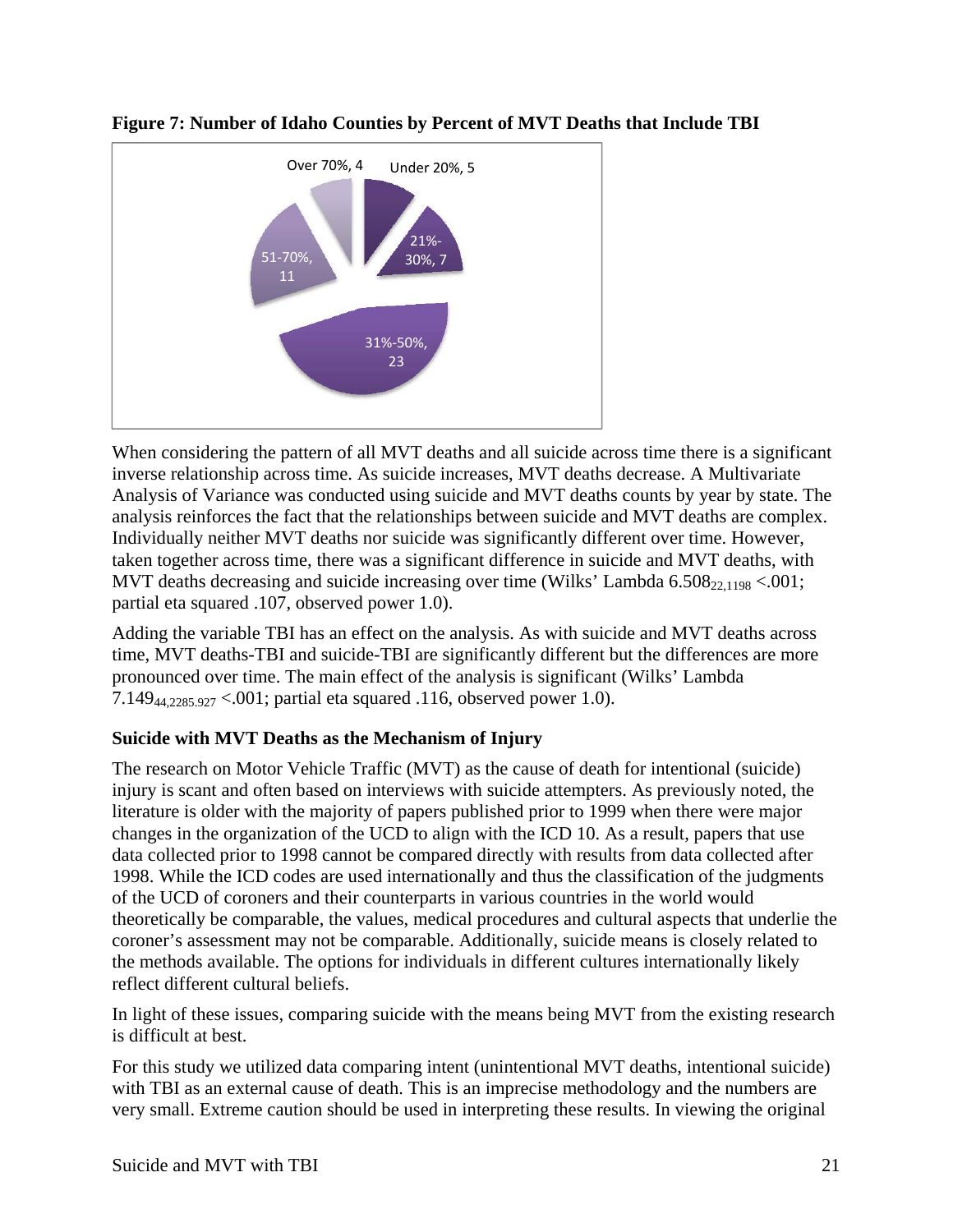data it was clear that it could not be analyzed by state and by year. As with other analyses with small numbers per cell, we chose to collapse the data across years and not across locations.

The small numbers precluded any meaningfully statistical tests comparing across years or across states. However, a graphical analysis yielded interesting information including clusters of similar rates (see Figure 8). States were intentionally ranked by rate per 100,000. Thus, it is not possible to tell from this graph which state ranked in what order. The crude rate per 100,000 was used because of the small numbers of people, which made an age-adjusted rate less reliable.

Figure 8 below shows the pattern of percent of deaths by MVT. Each ball represents a state but the states are intentionally not named. Figure 9 shows states grouped into four categories by percent of deaths.



**Figure 8: Estimated Suicides by MVT 1999-2010** 

When viewed by rates per 100,000 people a stair-step pattern emerges. The abrupt steps are an artifact of the available data that only takes the rate to two decimal places; however, the pattern itself is important in that it highlights a categorical type of organization of the data.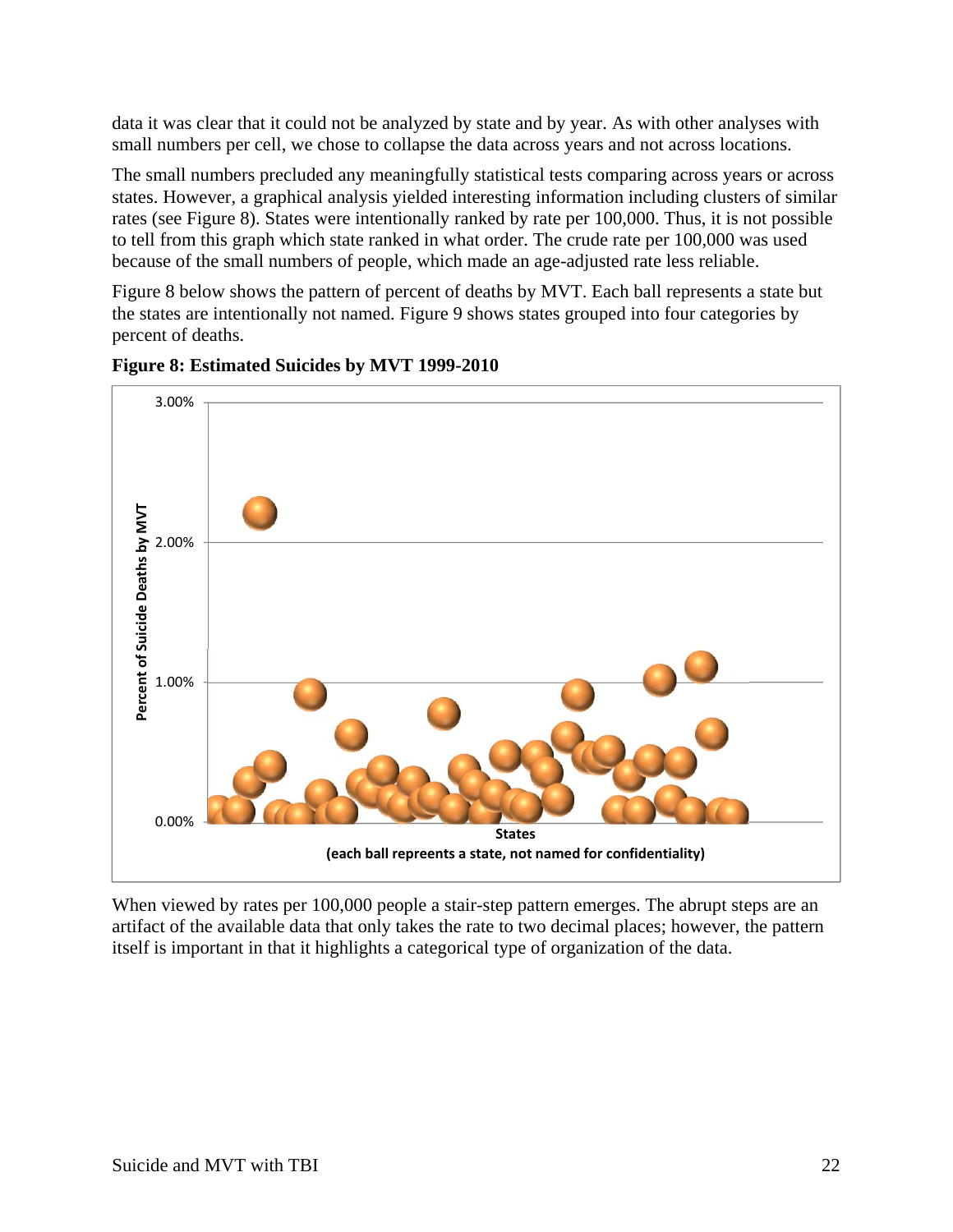

**Figure 9: Crude Rate per 100,000 for Suicide by MVT, Ranked by Rate per 100,000 people** 

As can be seen in the graph, there are thresholds at 0.02, 0.03 and 0.04 people per 100,000. Below 0.02 and above 0.04 there was variability across states. The stair steps were accentuated by using two decimal places for each state. Table 11 below shows states aggregated into three groups of low (0.03 and below), medium (0.03 to 0.05) and high (0.50 and higher). This was done in order to prevent accidental or deductive disclosure of the cases.

| Low<br>$0.00 \text{ to } 0.03$ | <b>Medium</b><br>$0.03$ to $0.05$ | <b>High</b><br>$0.05$ and above |
|--------------------------------|-----------------------------------|---------------------------------|
| AR                             | KY                                | MT                              |
| <b>CT</b>                      | MA                                | AZ                              |
| GA                             | NC                                | DC                              |
| LA                             | <b>NJ</b>                         | DE                              |
| MD                             | RI                                | FL                              |
| MI                             | <b>TN</b>                         | $\mathop{\rm IL}\nolimits$      |
| <b>MO</b>                      | <b>UT</b>                         | IN                              |
| <b>NY</b>                      | <b>VA</b>                         | MI                              |
| PA                             | <b>WV</b>                         | <b>MN</b>                       |
| AK                             |                                   | <b>NH</b>                       |
| AL                             |                                   | <b>OH</b>                       |
| <b>MD</b>                      |                                   | CO                              |
| OK                             |                                   | <b>KS</b>                       |
| PA                             |                                   | <b>ME</b>                       |
|                                |                                   | <b>NM</b>                       |
|                                |                                   | <b>WA</b>                       |
|                                |                                   | WI                              |
|                                |                                   | <b>WY</b>                       |

| Table 11: Rate per 100,000 of Suicide Death by MVT by State |
|-------------------------------------------------------------|
|-------------------------------------------------------------|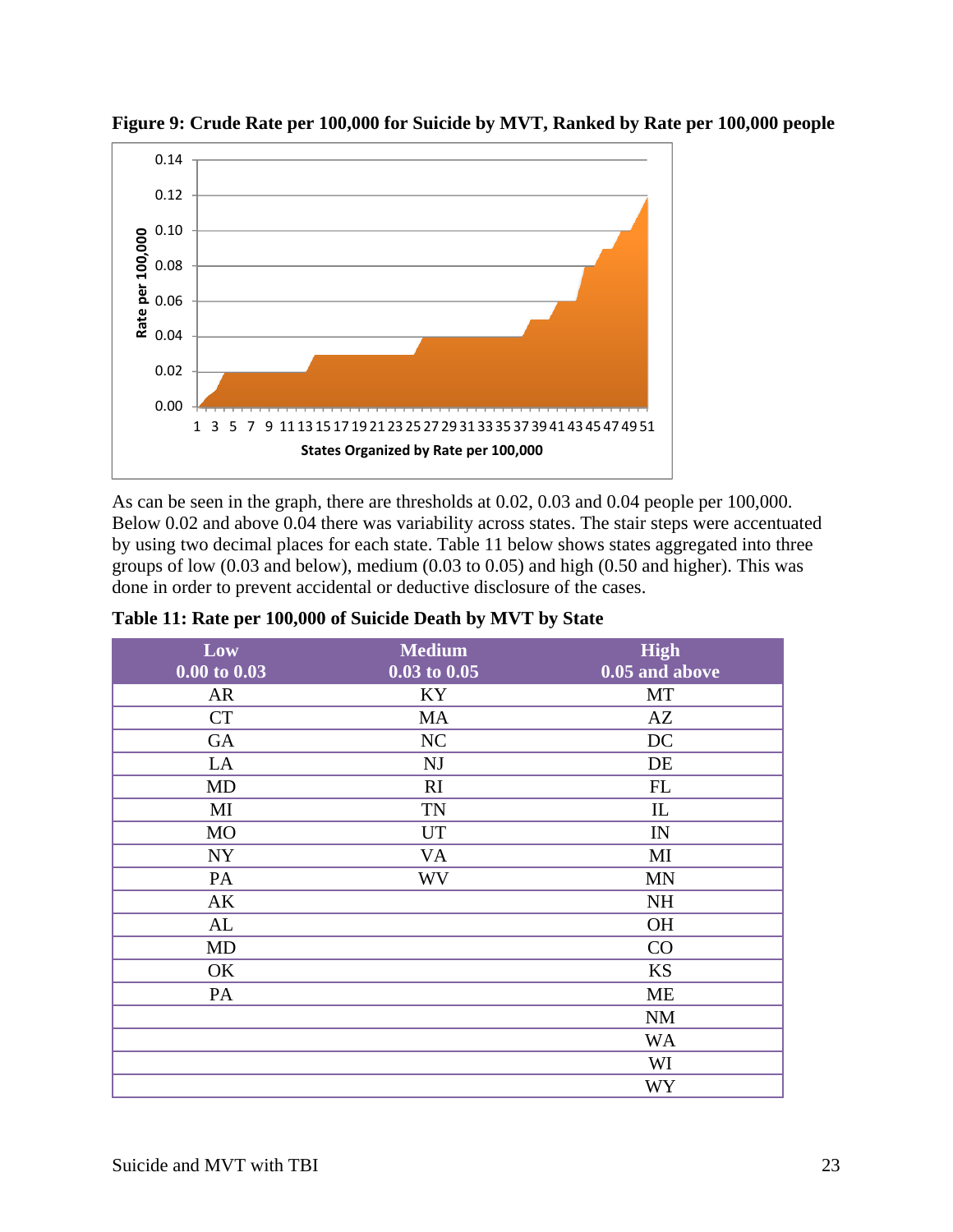The following map shows the categorizations of low, medium and high rates of suicide by MVT when a TBI is included as an UCD.





#### **State by State Comparisons of Rates and Ranks of Suicide and MVT Deaths**

There are clusters of states that have high rates of suicide and MVT deaths. The following section shows ranks based on an average rate per 100,000 for 1999-2010 inclusive for MVT deaths, suicide, MVT deaths with TBI, and suicide with TBI. As can be seen from the data, some states are particularly high in all categories. Idaho is in the top 10 for suicide, MVT deaths-TBI, and suicide-TBI. However, Idaho ranks  $16<sup>th</sup>$  for MVT deaths.

| Table 12: Rank per 100,000 State by State Comparison of Suicide and MVT Deaths with |
|-------------------------------------------------------------------------------------|
| <b>MVT Deaths-TBI and Suicide-TBI, 1999-2010</b>                                    |

| <b>State</b>                | <b>Suicide</b> | <b>MVT Deaths</b> | Suicide-TBI | <b>MVT Deaths-TBI</b> |
|-----------------------------|----------------|-------------------|-------------|-----------------------|
| <b>Alabama</b>              | 24             | 5                 | 14          | 10                    |
| Alaska                      |                | 31                | 2           | 49                    |
| <b>Arizona</b>              | 8              | 17                |             | 26                    |
| <b>Arkansas</b>             | 14             | $\overline{4}$    | 12          |                       |
| <b>California</b>           | 43             | 41                | 42          | 42                    |
| <b>Colorado</b>             | 6              | 28                | 11          | 21                    |
| <b>Connecticut</b>          | 47             | 46                | 45          | 51                    |
| <b>Delaware</b>             | 34             | 25                | 38          | 34                    |
| <b>District of Columbia</b> | 51             | 48                | 49          | 45                    |
| Florida                     | 15             | 18                | 19          | 27                    |
| Georgia                     | 38             | 21                | 27          | 16                    |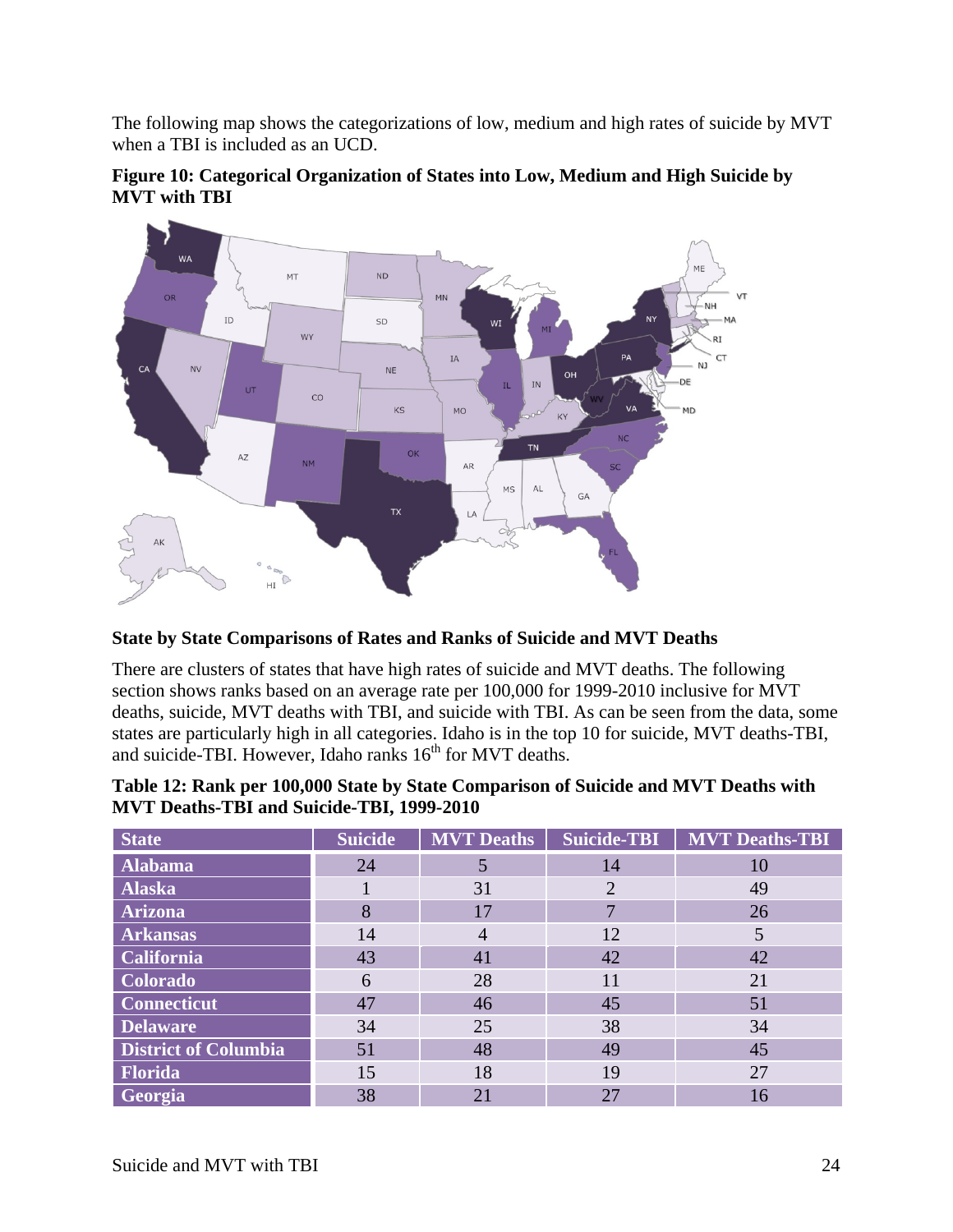| <b>State</b>          | <b>Suicide</b> | <b>MVT</b> Deaths | <b>Suicide-TBI</b> | <b>MVT Deaths-TBI</b> |
|-----------------------|----------------|-------------------|--------------------|-----------------------|
| <b>Hawaii</b>         | 39             | 45                | 48                 | 47                    |
| <b>Idaho</b>          | $\overline{7}$ | 16                | 6                  | 8                     |
| <b>Illinois</b>       | 46             | 42                | 44                 | 38                    |
| <b>Indiana</b>        | 26             | 27                | 31                 | 33                    |
| <b>Iowa</b>           | 35             | 26                | 40                 | 22                    |
| <b>Kansas</b>         | 23             | 19                | 29                 | 19                    |
| <b>Kentucky</b>       | 18             | 11                | 15                 | 13                    |
| Louisiana             | 33             | 8                 | 20                 | 11                    |
| <b>Maine</b>          | 20             | 29                | 24                 | 24                    |
| <b>Maryland</b>       | 45             | 38                | 43                 | 50                    |
| <b>Massachusetts</b>  | 48             | 51                | 51                 | 48                    |
| <b>Michigan</b>       | 36             | 37                | 37                 | 40                    |
| <b>Minnesota</b>      | 42             | 40                | 41                 | 41                    |
| <b>Mississippi</b>    | 27             | $\mathbf{1}$      | 18                 | $\mathbf{1}$          |
| <b>Missouri</b>       | 22             | 14                | 23                 | $\overline{7}$        |
| <b>Montana</b>        | $\overline{2}$ | 3                 | $\overline{3}$     | 3                     |
| <b>Nebraska</b>       | 40             | 23                | 39                 | 12                    |
| <b>Nevada</b>         | $\overline{4}$ | 24                | $\overline{4}$     | 43                    |
| <b>New Hampshire</b>  | 28             | 44                | 32                 | 37                    |
| <b>New Jersey</b>     | 49             | 49                | 50                 | 46                    |
| <b>New Mexico</b>     | 5              | $\overline{7}$    | 5                  | 31                    |
| <b>New York</b>       | 50             | 50                | 47                 | 44                    |
| <b>North Carolina</b> | 29             | 15                | 28                 | 14                    |
| <b>North Dakota</b>   | 21             | 20                | 25                 | 9                     |
| Ohio                  | 37             | 39                | 34                 | 32                    |
| <b>Oklahoma</b>       | 10             | 12                | 10                 | 15                    |
| <b>Oregon</b>         | 9              | 32                | 8                  | 28                    |
| Pennsylvania          | 31             | 33                | 35                 | 36                    |
| <b>Rhode Island</b>   | 44             | 47                | 46                 | 39                    |
| <b>South Carolina</b> | 30             | 6                 | 22                 | $\overline{4}$        |
| <b>South Dakota</b>   | 13             | 9                 | 26                 | 6                     |
| <b>Tennessee</b>      | 16             | 10                | 13                 | 17                    |
| <b>Texas</b>          | 41             | 22                | 33                 | 35                    |
| <b>Utah</b>           | 11             | 35                | 16                 | 18                    |
| <b>Vermont</b>        | 17             | 34                | 17                 | 29                    |
| <b>Virginia</b>       | 32             | 36                | 30                 | 23                    |
| <b>Washington</b>     | 19             | 43                | 21                 | 25                    |
| <b>West Virginia</b>  | 12             | 13                | 9                  | 30                    |
| <b>Wisconsin</b>      | 25             | 30                | 36                 | 20                    |
| <b>Wyoming</b>        | $\overline{3}$ | $\overline{2}$    | $\mathbf{1}$       | $\overline{2}$        |

An average rank across all four categories was used to identify an overall rank. This measure should be used cautiously as it combines overlapping categories. The averages were created this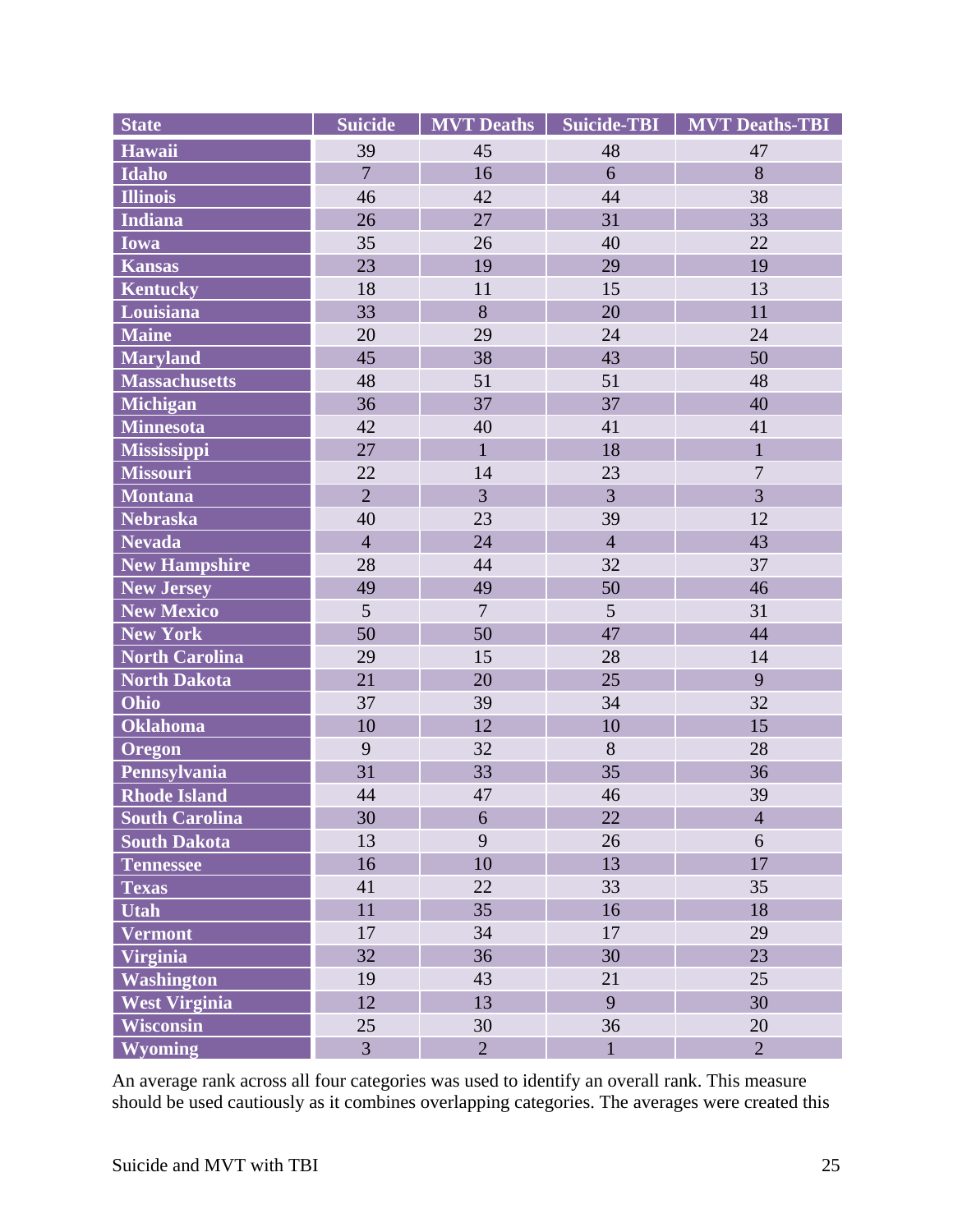way due to the fact that there was variability in the injury intent with and without TBI. Considering injury intent only based on the presence or absence of TBI did not factor in the variability across intent and TBI. Nonetheless it should be considered only to gain an overall sense of the issues across states.

| <b>Ordered by Rank</b> |                | <b>Alphabetically Ordered</b> |  |
|------------------------|----------------|-------------------------------|--|
| <b>Wyoming</b>         | 1              | Alabama                       |  |
| <b>Montana</b>         | $\overline{2}$ | Alaska                        |  |
| <b>Arkansas</b>        | 3              | Arizona                       |  |
| Idaho                  | $\overline{4}$ | Arkansas                      |  |
| <b>Mississippi</b>     | 5              | California                    |  |
| <b>Oklahoma</b>        | 6              | Colorado                      |  |
| <b>New Mexico</b>      | $\overline{7}$ | Connecticut                   |  |
| <b>Alabama</b>         | 8              | Delaware                      |  |
| <b>South Dakota</b>    | 9              | District of Columbia          |  |
| <b>Tennessee</b>       | 10             | Florida                       |  |
| Kentucky               | 11             | Georgia                       |  |
| <b>Arizona</b>         | 12             | Hawaii                        |  |
| <b>South Carolina</b>  | 13             | Idaho                         |  |
| <b>West Virginia</b>   | 14             | Illinois                      |  |
| <b>Missouri</b>        | 15             | Indiana                       |  |
| Colorado               | 16             | Iowa                          |  |
| Louisiana              | 17             | Kansas                        |  |
| <b>North Dakota</b>    | 18             | Kentucky                      |  |
| <b>Nevada</b>          | 19             | Louisiana                     |  |
| Oregon                 | 20             | Maine                         |  |
| Florida                | 21             | Maryland                      |  |
| <b>Utah</b>            | 22             | Massachusetts                 |  |
| <b>Alaska</b>          | 23             | Michigan                      |  |
| <b>North Carolina</b>  | 24             | Minnesota                     |  |
| <b>Kansas</b>          | 25             | Mississippi                   |  |
| <b>Maine</b>           | 26             | Missouri                      |  |
| <b>Vermont</b>         | 27             | Montana                       |  |
| Georgia                | 28             | Nebraska                      |  |
| <b>Washington</b>      | 29             | Nevada                        |  |
| Wisconsin              | 30             | New Hampshire                 |  |
| <b>Nebraska</b>        | 31             | New Jersey                    |  |
| <b>Indiana</b>         | 32             | New Mexico                    |  |
| <b>Virginia</b>        | 33             | New York                      |  |
| Iowa                   | 34             | North Carolina                |  |
| <b>Delaware</b>        | 35             | North Dakota                  |  |
| <b>Texas</b>           | 36             | Ohio                          |  |
| Pennsylvania           | 37             | Oklahoma                      |  |

|  |  |  | Table 13: Mean Rank across Injury Intent with and without TBI across States |  |  |  |
|--|--|--|-----------------------------------------------------------------------------|--|--|--|
|  |  |  |                                                                             |  |  |  |

| <b>Alphabetically Ordered</b> |                |
|-------------------------------|----------------|
| Alabama                       | 8              |
| Alaska                        | 23             |
| Arizona                       | 12             |
| Arkansas                      | 3              |
| California                    | 42             |
| Colorado                      | 16             |
| Connecticut                   | 47             |
| Delaware                      | 35             |
| District of Columbia          | 49             |
| Florida                       | 21             |
| Georgia                       | 28             |
| Hawaii                        | 46             |
| Idaho                         | $\overline{4}$ |
| Illinois                      | 43             |
| Indiana                       | 32             |
| Iowa                          | 34             |
| Kansas                        | 25             |
| Kentucky                      | 11             |
| Louisiana                     | 17             |
| Maine                         | 26             |
| Maryland                      | 45             |
| Massachusetts                 | 51             |
| Michigan                      | 40             |
| Minnesota                     | 41             |
| Mississippi                   | 5              |
| Missouri                      | 15             |
| Montana                       | $\overline{2}$ |
| Nebraska                      | 31             |
| Nevada                        | 19             |
| New Hampshire                 | 38             |
| New Jersey                    | 50             |
| New Mexico                    | 7              |
| New York                      | 48             |
| North Carolina                | 24             |
| North Dakota                  | 18             |
| Ohio                          | 39             |
| Oklahoma                      | 6              |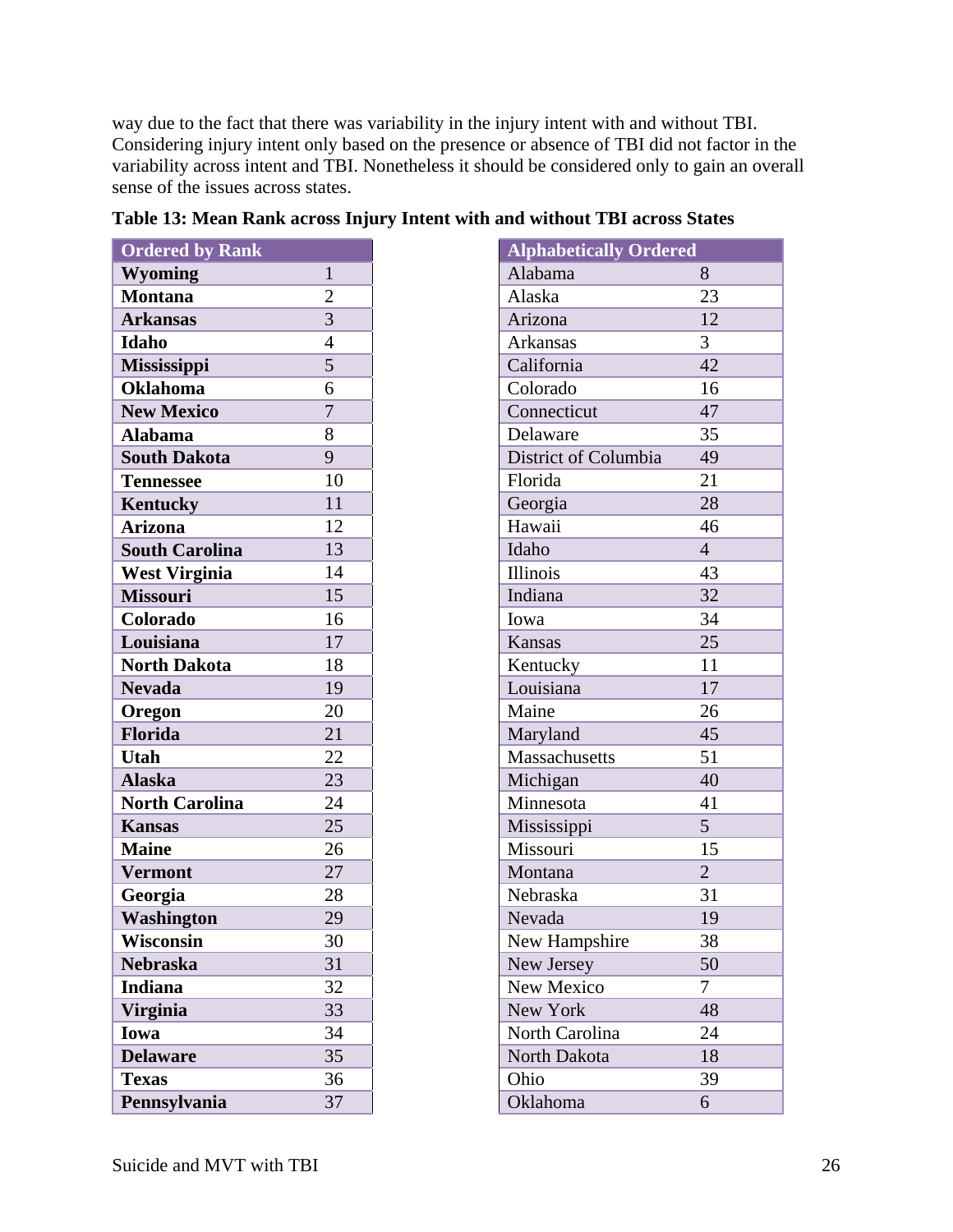| <b>Ordered by Rank</b>      |    | <b>Alphabetically Ordered</b> |
|-----------------------------|----|-------------------------------|
| <b>New Hampshire</b>        | 38 | 20<br>Oregon                  |
| Ohio                        | 39 | Pennsylvania<br>37            |
| <b>Michigan</b>             | 40 | Rhode Island<br>44            |
| <b>Minnesota</b>            | 41 | 13<br>South Carolina          |
| California                  | 42 | 9<br>South Dakota             |
| <b>Illinois</b>             | 43 | 10<br>Tennessee               |
| <b>Rhode Island</b>         | 44 | 36<br>Texas                   |
| <b>Maryland</b>             | 45 | 22<br>Utah                    |
| Hawaii                      | 46 | 27<br>Vermont                 |
| <b>Connecticut</b>          | 47 | 33<br>Virginia                |
| <b>New York</b>             | 48 | 29<br>Washington              |
| <b>District of Columbia</b> | 49 | West Virginia<br>14           |
| <b>New Jersey</b>           | 50 | Wisconsin<br>30               |
| <b>Massachusetts</b>        | 51 | 1<br>Wyoming                  |

| <b>Alphabetically Ordered</b> |    |  |  |  |  |
|-------------------------------|----|--|--|--|--|
| Oregon                        | 20 |  |  |  |  |
| Pennsylvania                  | 37 |  |  |  |  |
| Rhode Island                  | 44 |  |  |  |  |
| South Carolina                | 13 |  |  |  |  |
| South Dakota                  | 9  |  |  |  |  |
| Tennessee                     | 10 |  |  |  |  |
| Texas                         | 36 |  |  |  |  |
| Utah                          | 22 |  |  |  |  |
| Vermont                       | 27 |  |  |  |  |
| Virginia                      | 33 |  |  |  |  |
| Washington                    | 29 |  |  |  |  |
| West Virginia                 | 14 |  |  |  |  |
| Wisconsin                     | 30 |  |  |  |  |
| Wyoming                       | 1  |  |  |  |  |
|                               |    |  |  |  |  |

Below are four maps showing the relative deaths per 100,000 across the four variables rank ordered: MVT deaths, suicide, MVT deaths with TBI, and suicide with TBI.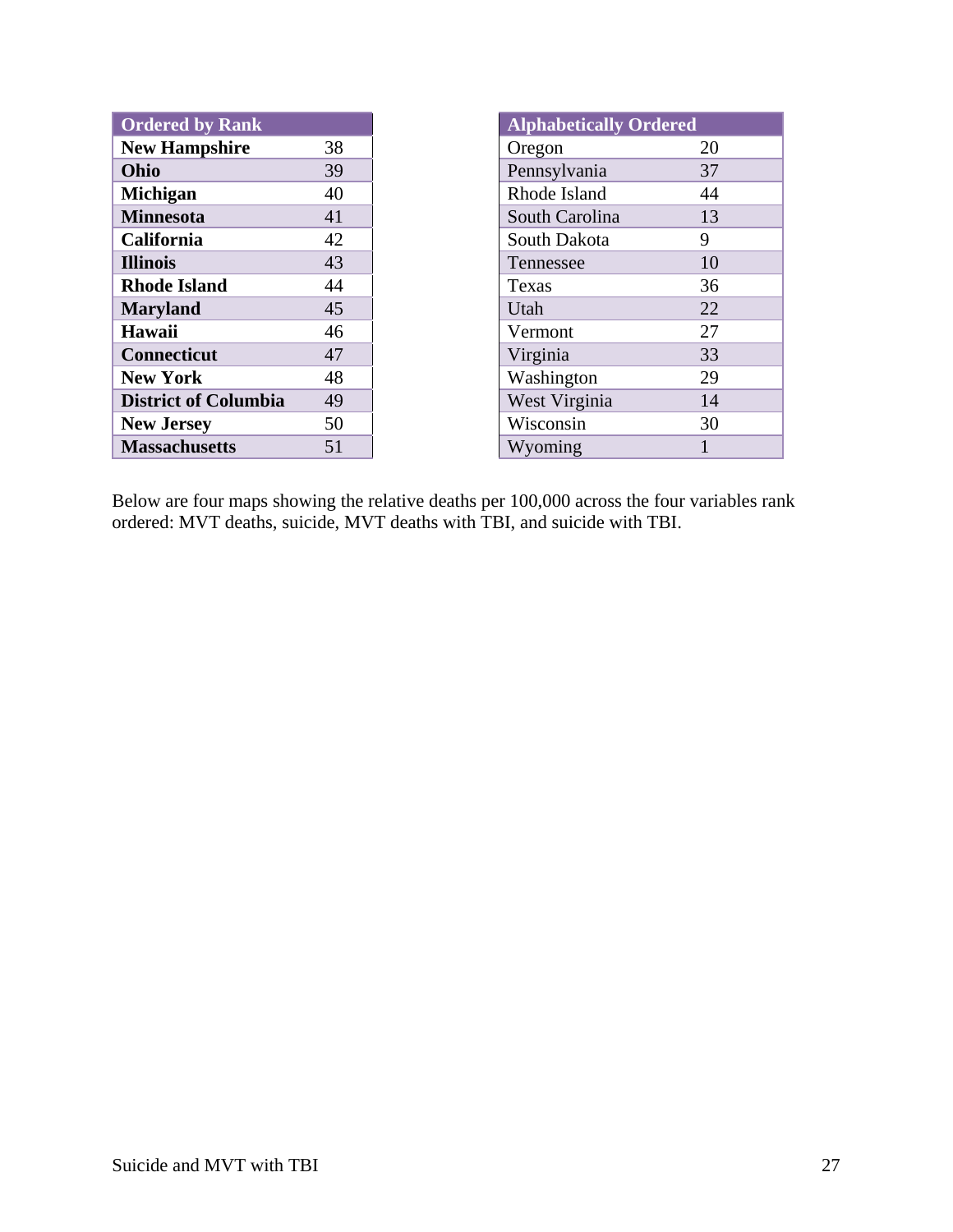

**Figure 11: Map of Rates per 100,000 for Overall MVT Deaths, 1999-2010** 

**Figure 12: Map of Rates per 100,000 for Overall Suicide, 1999-2010** 



**Figure 13: Map of Rates per 100,000 for MVT Deaths with TBI 1999-2010** 

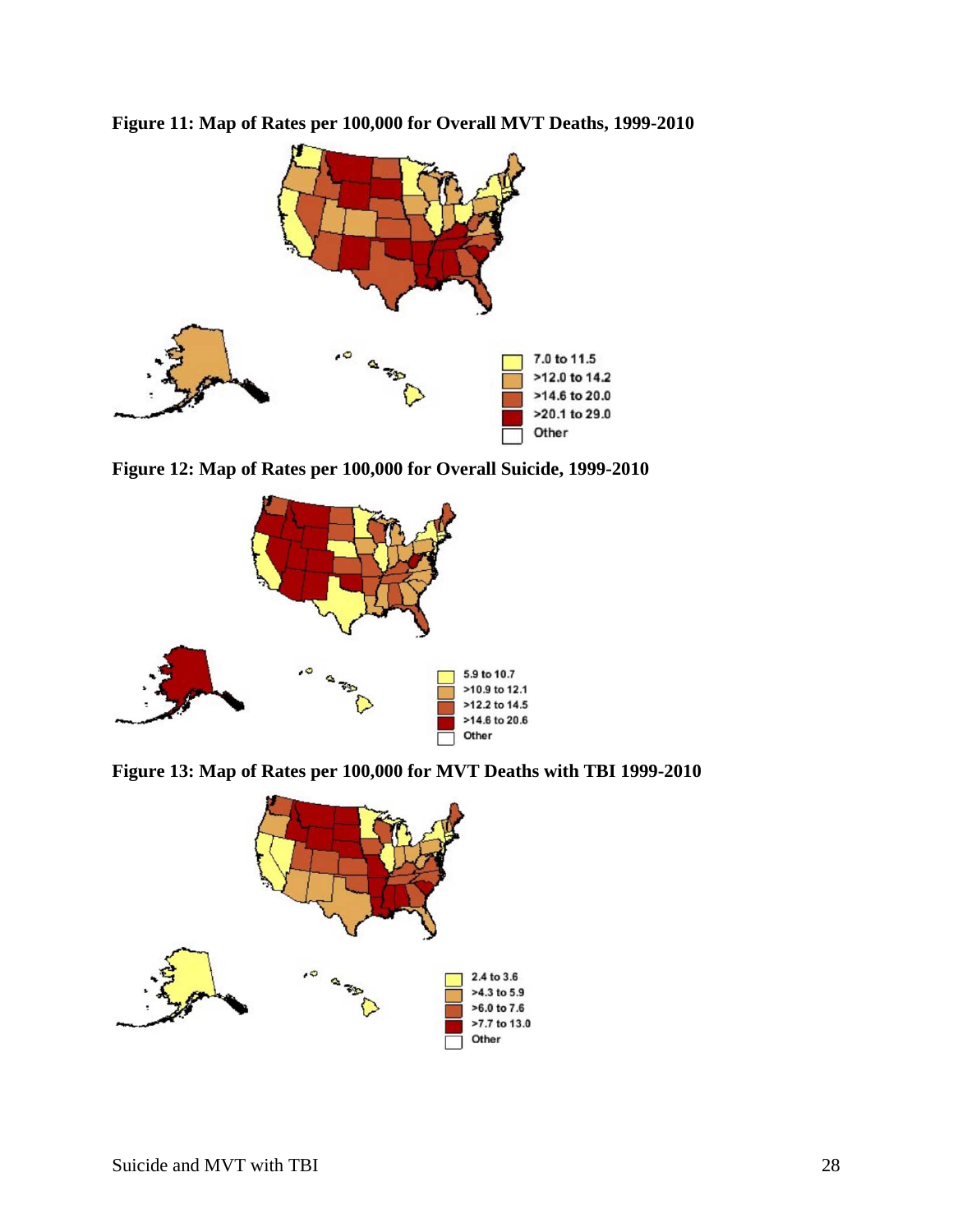

**Figure 14: Map of Rates per 100,000 for Suicide with TBI, 1999-2010** 

## **ECONOMICS OF SUICIDE AND MVT DEATHS WITH AND WITHOUT TBI**

There are no specific data comparing suicide and MVT deaths with and without TBI. To estimate these costs, the WISQARS economic report system was used for MVT deaths and for suicide with a base year of 2005. A ten year average of percent of suicide and MVT deaths that include TBI was used as a factor to estimate the costs.

#### **Table 14: Percent of U.S. Death by Suicide and by MVT that include TBI as UCD, 1999 to 2010**

|         | <b>Number of Deaths</b> | <b>Death with TBI</b> | $\%$ with TBI |
|---------|-------------------------|-----------------------|---------------|
| Suicide | 2.732                   | l.432                 | 52.4%         |
| deaths  | . വെ                    | 494                   | 8%            |

Using these percentages it can be estimated that \$152,520,996 of the total MVT death costs of \$306,267,000 include TBI as a UCD. Similarly, about half (\$152,520,966) of the costs of suicide (\$239,107,000) are suicides with TBIs. However, these estimates are overly general and do not take into account the possibility that medical care for a fatality when there is a TBI is higher than without. Alternately, the presence of a TBI may increase the speed of death thereby reducing medical costs. Because this analysis focused on State by State comparisons, age was not factored in. The age of a person at time of death drives the overall costs because of the work loss costs. Younger people have more years to work and thus these deaths are particularly financially costly.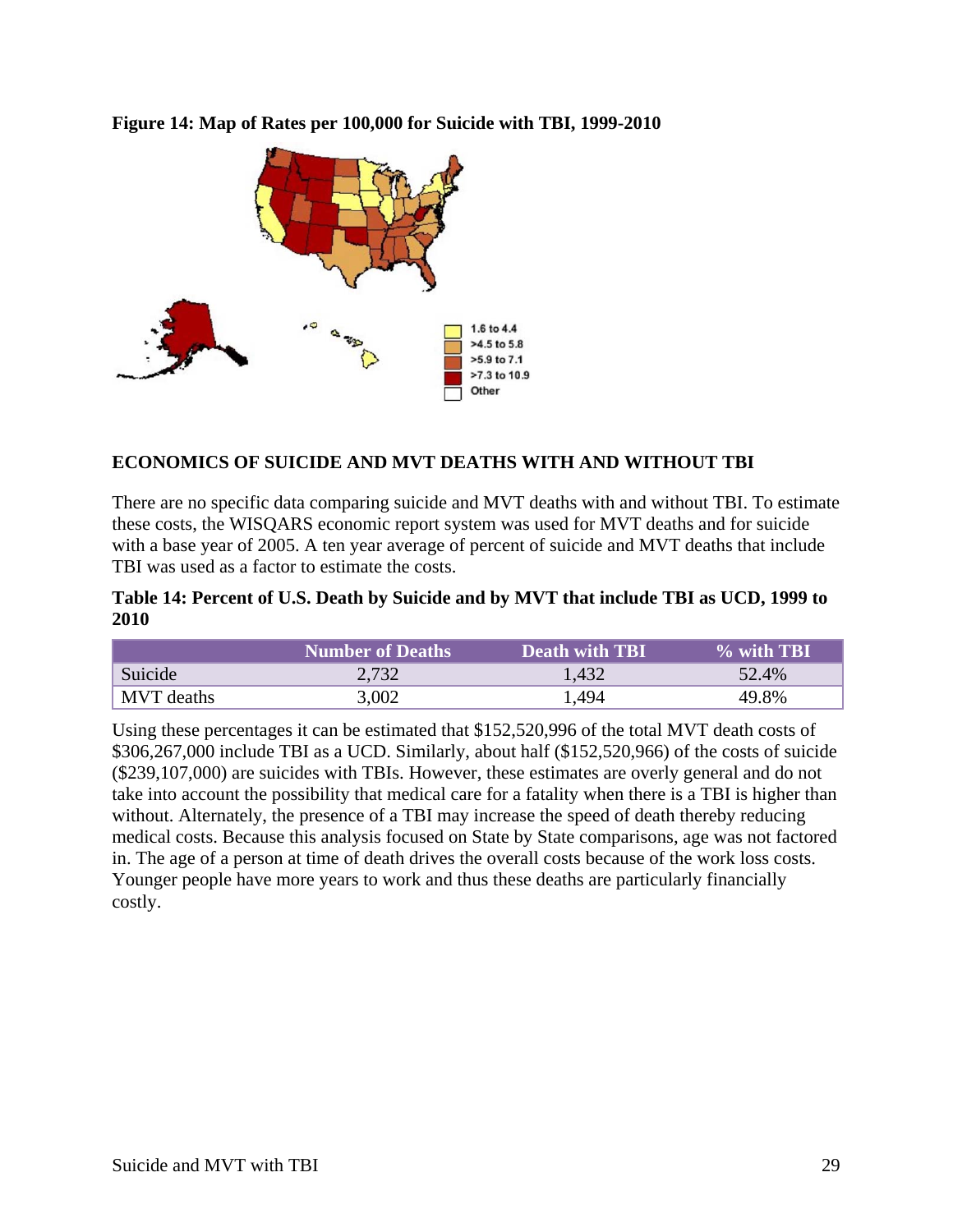**Table 15: Costs of U.S. Death by Suicide and MVT Deaths with Estimated Total Costs of MVT Deaths with TBI and Suicide with TBI** 

|                                   |         | <b>Intent</b>     | <b>Intent</b>               | <b>Intent</b>                                | <b>Intent</b>                             |
|-----------------------------------|---------|-------------------|-----------------------------|----------------------------------------------|-------------------------------------------|
| <b>Deaths and Type</b><br>of Cost |         | <b>MVT</b> deaths | Suicide                     | Estimate of<br><b>MVT</b> deaths<br>with TBI | Estimate of<br>Suicide with<br><b>TBI</b> |
| <b>Deaths</b>                     |         | 254               | 228                         | 126                                          | 119                                       |
| <b>Medical Cost</b>               | Average | \$8,360           | \$2,332                     |                                              |                                           |
|                                   | Total   | \$2,207,000       | \$532,000                   | \$1,099,086                                  | \$281,960                                 |
| <b>Work Loss Cost</b>             | Average | \$1,151,741       | \$1,046,384                 |                                              |                                           |
|                                   | Total   |                   | \$304,060,000 \$238,575,000 | \$151,421,880                                | \$129,403,080                             |
| <b>Combined Cost</b>              | Average | \$1,160,101       | \$1,048,715                 |                                              |                                           |
|                                   | Total   |                   | \$306,267,000 \$239,107,000 | \$152,520,966                                | \$125,292,068                             |

#### **CONCLUSIONS**

Deaths by suicide and by MVT are similar in prevalence. However, one receives more attention from a public health perspective. There are multiple organizations that focus only on motor vehicle safety. The Federal government regulates safety designs for vehicles. Significant progress has been made in the past 20 years of motor vehicle safety design such as airbags. Most States allocate funds for motor vehicle safety campaigns. Seat belt laws, child safety seats and cell-phone use are examples of public health benefits of regulatory actions. Suicide has not received similar attention either in overall prevention or in safety such as has been recommended in suicide prevention in bridge design.<sup>13</sup> One explanation is the stigma associated with intentional injury when compared to unintentional injury. Social marketing campaigns could focus on stigma reduction and increasing the awareness of suicide in comparison to MVT deaths. It could be that discussing suicide prevalence and lethality would lead to a better understanding of the breadth of the impact of suicide.

Better coding of TBI could also contribute to understanding how to address suicide. A suicide attempt is a major risk factor for a second attempt. Impulsivity is also a risk factor. Impulsivity is a potential outcome of a traumatic brain injury. The theoretical question can be raised as to whether a TBI sustained by MVT accident or a previous suicide attempt added in some way to the vulnerability of the person who died by suicide. As improvements are made in collecting and organizing UCD it may be possible to rule in or out a link between suicide, MVT deaths, and

 $\overline{a}$ 

<sup>&</sup>lt;sup>13</sup> Fleming, A. & Blaustein, M. (2009). Suicide from the Golden Gate Bridge. The American Journal of Psychiatry, 166, 1111-1116.